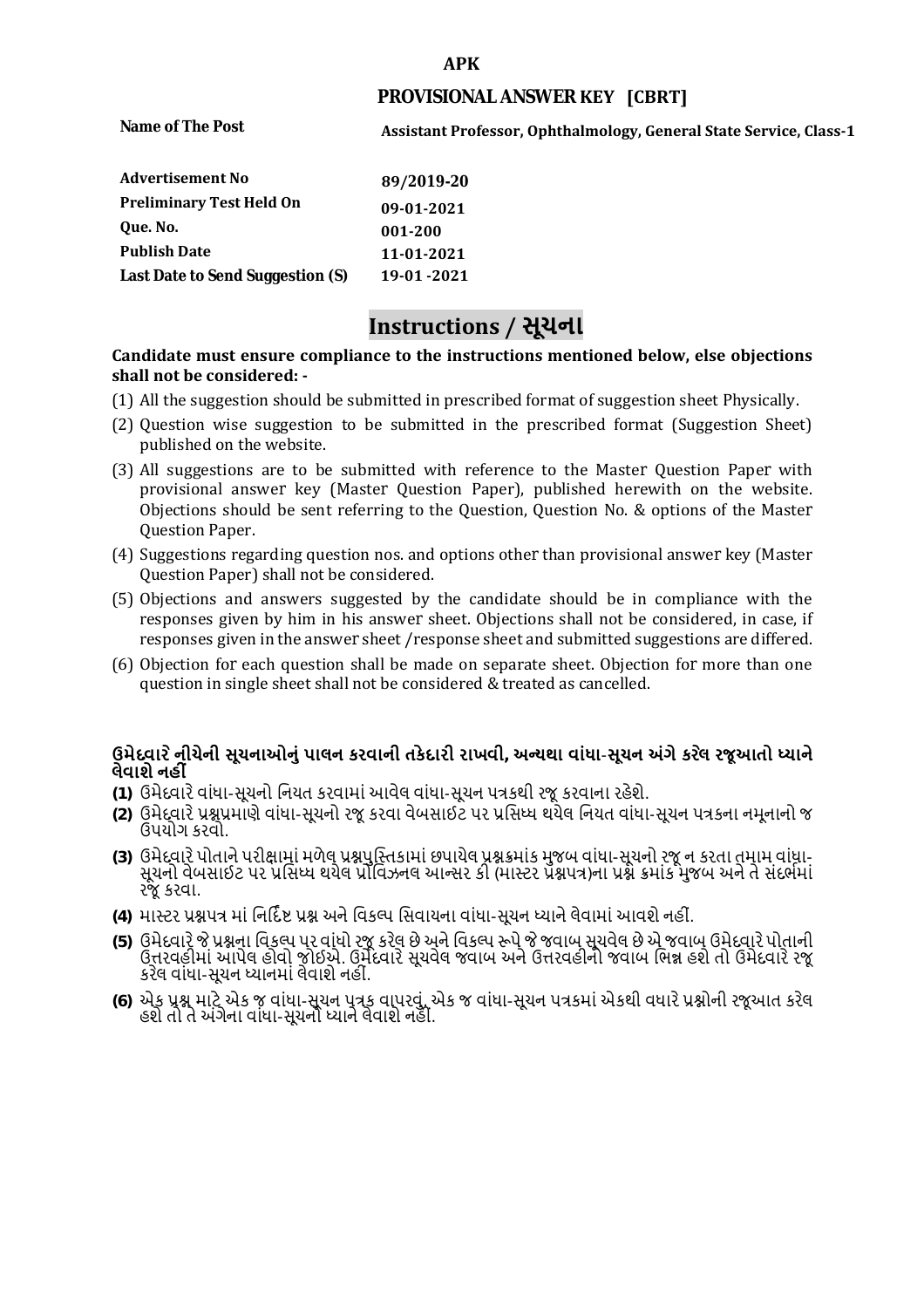| 001. | Which of the following is not a differential diagnosis of squamous cell papilloma?       |                                                                                                |
|------|------------------------------------------------------------------------------------------|------------------------------------------------------------------------------------------------|
|      | (A) Viral Wart                                                                           | (B) Seborrhoeic Keratosis                                                                      |
|      | (C) Intradermal Naevus                                                                   | (D) Chalazion                                                                                  |
| 002. | Pseudopapillitis is seen in :                                                            |                                                                                                |
|      | (A) myopia                                                                               | (B) hypermetropia                                                                              |
|      | (C) squint                                                                               | (D) presbyopia                                                                                 |
| 003. | Which of the following is not a test of stereoacuity?                                    |                                                                                                |
|      | (A) Titmus                                                                               | (B) Frisby                                                                                     |
|      | (C) Pelli-Robson                                                                         | (D) TNO                                                                                        |
| 004. | Which of the following is not a synonym of Basal cell papilloma?                         |                                                                                                |
|      | (A) Seborrhoeic keratosis                                                                | (B) Seborrhoeic wart                                                                           |
|      | (C) Actinic keratosis                                                                    | (D) Senile verruca                                                                             |
| 005. | Capillary haemangioma:                                                                   |                                                                                                |
|      | (A) Is rare tumor of infancy                                                             |                                                                                                |
|      | (B) The female to male ratio is 7 : 1                                                    |                                                                                                |
|      | (C) It has predilection for the lower lid                                                |                                                                                                |
|      | <b>(D)</b> It blanches on pressure and may swell on crying                               |                                                                                                |
| 006. | Jackson's cross cylinder test is used for :                                              |                                                                                                |
|      | (A) subjective verification                                                              | (B) subjective refinement                                                                      |
|      | (C) subjective balancing                                                                 | (D) objective balancing                                                                        |
| 007. | The catoptric image formed from which of the following is inverted?                      |                                                                                                |
|      | (A) Anterior corneal surface                                                             | (B) Posterior corneal surface                                                                  |
|      | (C) Anterior lens surface                                                                | <b>(D)</b> Posterior lens surface                                                              |
| 008. | Ocular features of sturge - weber syndrome include all of the following except one:      |                                                                                                |
|      | (A) Ipsilateral glaucoma                                                                 | (B) Iris haemangioma                                                                           |
|      | (C) Iris heterochromia                                                                   | (D) Diffuse choroidalheamangioma                                                               |
| 009. | Total internal reflection occurs if the incident ray strikes the interface of media at : |                                                                                                |
|      | (A) An angle less than the critical angle                                                | (B) The critical angle                                                                         |
|      | (C) An angle greater than the critical angle                                             | $(D)$ 90 degrees                                                                               |
| 010. |                                                                                          | An object located between the center of curvature and principal focus of a concave mirror is : |
|      | (A) Diminished                                                                           | (B) Virtual                                                                                    |
|      | (C) Erect                                                                                | (D) Real and enlarge                                                                           |
| 011. | No movement of red reflex in retinoscopy :                                               |                                                                                                |
|      | (A) Myopia of more than 1 D                                                              | (B) Myopia of 1 D                                                                              |
|      | (C) Emmetropia                                                                           | (D) Hypermetropia                                                                              |
| 012. | Which of the following is true regarding the image formed by a prism?                    |                                                                                                |
|      | (A) It is virtual and displaced towards the apex                                         |                                                                                                |
|      | (B) It is real and displaced towards the apex                                            |                                                                                                |
|      | (C) It is virtual and displaced towards the base                                         |                                                                                                |
|      | (D) It is real and displaced towards the base                                            |                                                                                                |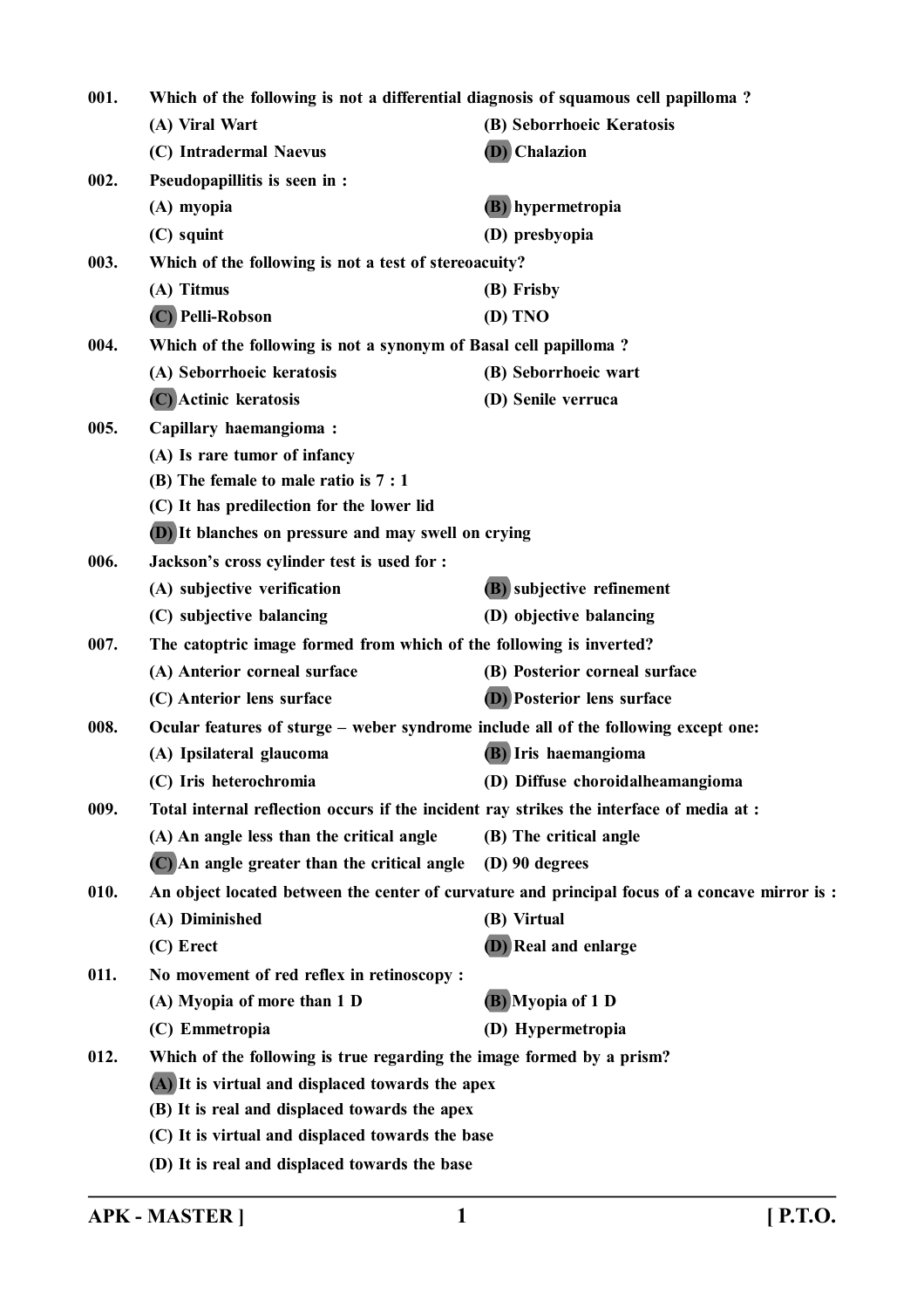| 013. | Young patients who suffer from the following conditions have no potential to develop eyelid<br>malignancies : |                                                                                                 |
|------|---------------------------------------------------------------------------------------------------------------|-------------------------------------------------------------------------------------------------|
|      | (A) Xeroderma pigmentosum                                                                                     | (B) Gorlin – Goltz syndrome                                                                     |
|      | (C) Muir – Torre syndrome                                                                                     | (D) Neurofibromatosis                                                                           |
| 014. | Which one of the following is not ocular cause of poliosis:                                                   |                                                                                                 |
|      | (A) Chronic anteriorblepharitis                                                                               | (B) Sympathetic ophtlalmitis                                                                    |
|      | (C) Idiopathic uveitis                                                                                        | (D) Vitiligo                                                                                    |
| 015. | Period of post cycloplegic test of atropine is:                                                               |                                                                                                 |
|      | (A) After 3 days of retinoscopy                                                                               | (B) After 5 days of retinoscopy                                                                 |
|      | (C) After 1 week of retinoscopy                                                                               | (D) After 3 weeks of retinoscopy                                                                |
| 016. | The classification of ptosis include all of the following except:                                             |                                                                                                 |
|      | (A) Neurogenic                                                                                                | (B) Myogenic                                                                                    |
|      | (C) Aponeurotic                                                                                               | <b>(D)</b> Pseudoptosis                                                                         |
| 017. |                                                                                                               | The advantages of endoscopic DCR over conventional DCR include all of the following except:     |
|      | (A) Lack of a skin incision                                                                                   | (B) Shorter operating time                                                                      |
|      | (C) Minimal blood loss                                                                                        | (D) High risk of cerebrospinal fluid leakage                                                    |
| 018. | Ophthalmoplegia is caused by all the following except :                                                       |                                                                                                 |
|      | (A) An orbital mass                                                                                           |                                                                                                 |
|      | (B) Splinting of the optic nerve by an optic nervesheath meningioma                                           |                                                                                                 |
|      | (C) Tethering of extra ocular muscles or fascia in a blow – out fracture                                      |                                                                                                 |
|      | <b>(D)</b> Non –restrictive myopathy                                                                          |                                                                                                 |
| 019. | except :                                                                                                      | The most common causative organism for bacterial orbital cellulitis include all the following   |
|      | (A) S. pneumonia                                                                                              | (B) S. aureus                                                                                   |
|      | (C) Diphetheria                                                                                               | $(D)$ H . influenzae                                                                            |
| 020. | Which of the following is not a problem with spectacle correction of aphakia?                                 |                                                                                                 |
|      | (A) Image magnification                                                                                       | (B) Ring scotoma                                                                                |
|      | (C) Pin-cushion distortion                                                                                    | <b>(D)</b> Barrel distortion                                                                    |
| 021. | corneal surface?                                                                                              | Based on Gullstrand's reduced eye, which of the following points is 7.08 mm behind the anterior |
|      | (A) Nodal point                                                                                               | (B) Principal point                                                                             |
|      | (C) First focal point                                                                                         | (D) Second focal point                                                                          |
| 022. | Regarding superficial dermoid cyst:                                                                           |                                                                                                 |
|      | (A) Painful nodule                                                                                            |                                                                                                 |
|      | (B) Most commonly located in the inferotemporal part of the orbit                                             |                                                                                                 |
|      | (C) C T shows a homogenous well - circumscribed lesion                                                        |                                                                                                 |
|      | (D) Treatment is by excision in toto                                                                          |                                                                                                 |
|      |                                                                                                               |                                                                                                 |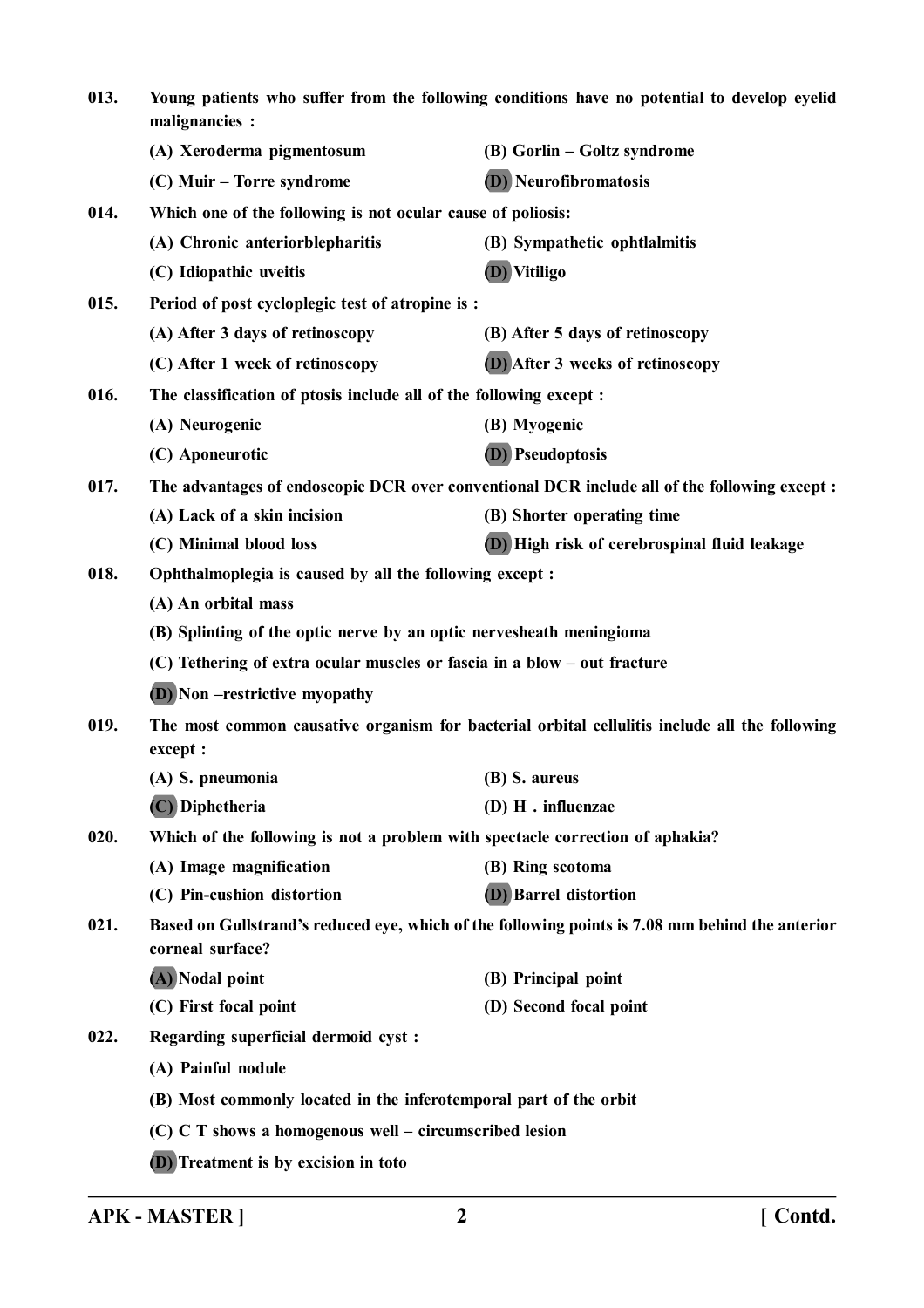| 023. | Which of the following definitions is not correct?                                  |                                                                                                   |  |
|------|-------------------------------------------------------------------------------------|---------------------------------------------------------------------------------------------------|--|
|      | accommodation is used                                                               | (A) The near point is the point at which an object can be clearly seen when maximum               |  |
|      | (B) The range of accommodation is the distance between the far point and near point |                                                                                                   |  |
|      | and when fully accommodated                                                         | (C) The amplitude of accommodation is the dioptric power difference between the eye at rest       |  |
|      | (D) The dioptric power of the accommodated eye is called its static refraction      |                                                                                                   |  |
| 024. | A high AC/A ratio may be associated with:                                           |                                                                                                   |  |
|      | (A) Divergence excess esotropia                                                     | <b>(B)</b> Convergence excess esotropia                                                           |  |
|      | (C) Convergence weakness                                                            | (D) Convergence excess exotropia                                                                  |  |
| 025. | Keratoconus can cause:                                                              |                                                                                                   |  |
|      | (A) Axial myopia                                                                    | <b>(B)</b> Refractive myopia                                                                      |  |
|      | (C) Axial hypermetropia                                                             | (D) Refractive hypermetropia                                                                      |  |
| 026. | Betts classification is used for :                                                  |                                                                                                   |  |
|      | (A) ocular trauma                                                                   | (B) retinopathy                                                                                   |  |
|      | (C) corneal ulcers                                                                  | (D) uveitis                                                                                       |  |
| 027. | <b>Blowout fracture of orbit involves:</b>                                          |                                                                                                   |  |
|      | (A) medial wall                                                                     | (B) superior wall                                                                                 |  |
|      | (C) inferior wall                                                                   | (D) all the walls                                                                                 |  |
| 028. | D shaped pupil is seen in :                                                         |                                                                                                   |  |
|      | (A) iridodialysis                                                                   | (B) iridodonesis                                                                                  |  |
|      | (C) anterior uveitis                                                                | (D) blunt trauma                                                                                  |  |
| 029. |                                                                                     | Enucleation (removal of the globe) is indicated in the following circumstances (all true except): |  |
|      | (A) Primary intraocular malignancies                                                | (B) After sever trauma                                                                            |  |
|      | (C) Blind painful or unsightly eyes                                                 | <b>(D)</b> Orbital mucormycosis                                                                   |  |
| 030. | Vossius ring is seen in?                                                            |                                                                                                   |  |
|      | (A) episcleritis                                                                    | (B) CRAO                                                                                          |  |
|      | (C) blunt trauma                                                                    | (D) penetrating trauma                                                                            |  |
| 031. | Copper foreign body in eye, which of the following will be seen?                    |                                                                                                   |  |
|      | (A) Cataract resembling petals of flower                                            | (B) Fleischer ring                                                                                |  |
|      | (C) Open angle glaucoma                                                             | (D) Pigmentary degeneration of retina                                                             |  |
| 032. | Increased LDH in Aqueous humor is suggestive of?                                    |                                                                                                   |  |
|      | (A) galactosemia                                                                    | (B) retinoblastoma                                                                                |  |
|      | (C) glaucoma                                                                        | (D) gyrate atrophy                                                                                |  |
| 033. | Regarding age-related macular degeneration, drusen are located:                     |                                                                                                   |  |
|      | (A) Between the outer nuclear layer and photoreceptor layer                         |                                                                                                   |  |
|      | (B) Between the photoreceptor layer and retinal pigment epithelium                  |                                                                                                   |  |
|      | (C) Between the retinal pigment epithelium and Bruch's membrane                     |                                                                                                   |  |
|      | (D) Between Bruch's membrane and the choroid                                        |                                                                                                   |  |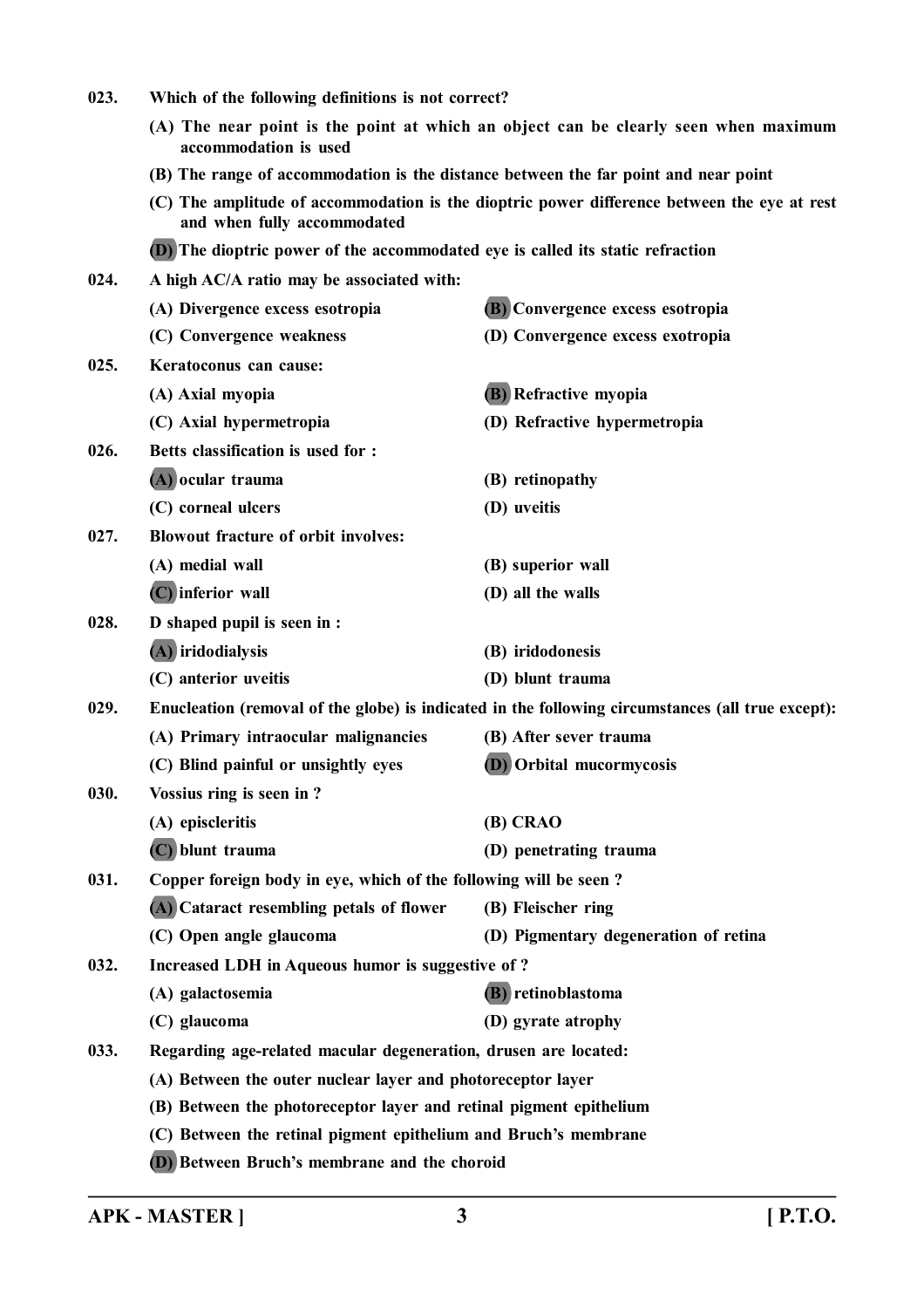| 034. | The following is not a feature of choroidal melanomas:                             |                                                                                            |
|------|------------------------------------------------------------------------------------|--------------------------------------------------------------------------------------------|
|      | (A) Collar studding                                                                | (B) Spindle C cells                                                                        |
|      | (C) Epithelioid cells                                                              | (D) Subretinal fluid                                                                       |
| 035. | 'Dark choroid' on FFA is a feature of ?                                            |                                                                                            |
|      | (A) Best's disease                                                                 | (B) Age related macular degeneration                                                       |
|      | (C) Stargardt's disease                                                            | (D) Cystoid macular edema                                                                  |
| 036. | Optic nerve glioma are associated with:                                            |                                                                                            |
|      | (A) Neurofibromatosis type 1.                                                      | (B) Sturge-Weber syndrome                                                                  |
|      | (C) Tuberous sclerosis                                                             | (D) Von Hippel-Lindau syndrome                                                             |
| 037. | Conjuctival epithelium is:                                                         |                                                                                            |
|      | (A) pseudostratified                                                               | (B) stratified columnar                                                                    |
|      | (C) stratified non keratinized squamous                                            | (D) transitional                                                                           |
| 038. | Retinal breaks are most commonly seen in :                                         |                                                                                            |
|      | (A) upper nasal                                                                    | (B) upper temporal                                                                         |
|      | (C) lower nasal                                                                    | (D) lower temporal                                                                         |
| 039. | Angioid streaks in the eyes are seen in ?                                          |                                                                                            |
|      | (A) pseudoxanthoma elasticum                                                       | (B) tendinous xanthoma                                                                     |
|      | (C) xanthelasma                                                                    | (D) eruptive xanthoma                                                                      |
| 040. | The most common isolates in Acute bacterial conjunctivitis are (all true except) : |                                                                                            |
|      | (A) S. pneumonia                                                                   | (B) S. aureus                                                                              |
|      | (C) Rickettsia                                                                     | (D) H. influenza                                                                           |
| 041. | Hard Exudates are seen in which layer of retina :                                  |                                                                                            |
|      | (A) outer plexiform layer                                                          | (B) inner nuclear layer                                                                    |
|      | (C) ganglion cell layer                                                            | (D) rods and cones                                                                         |
| 042. | Cattle track appearance is seen in :                                               |                                                                                            |
|      | (A) CRVO                                                                           | $(B)$ CRAO                                                                                 |
|      | (C) diabetic retinopathy                                                           | (D) syphilitic retinopathy                                                                 |
| 043. | true except)                                                                       | Keratopathy associated with vernal Keratoconjunctivitis occur in the following forms: (all |
|      | (A) Epithelial macroerosions                                                       | (B) Plaques and shield ulcers                                                              |
|      | (C) Subepithlial scars                                                             | <b>(D)</b> Inferior punctate epithelial erosions                                           |
| 044. | Sea fan retinopathy is seen in :                                                   |                                                                                            |
|      | (A) diabetes                                                                       | (B) sickle cell retinopathy                                                                |
|      | (C) hypertension                                                                   | (D) CRVO                                                                                   |
| 045. | Which sinus infection most commonly leads to periorbital cellulitis?               |                                                                                            |
|      | (A) Ethmoidal                                                                      | (B) Maxillary                                                                              |
|      | (C) Sphenoidal                                                                     | (D) Frontal                                                                                |
| 046. | <b>Tolosa Hunt syndrome involves :</b>                                             |                                                                                            |
|      | (A) orbital floor                                                                  | (B) orbital apex                                                                           |
|      | (C) orbital roof                                                                   | (D) orbital space                                                                          |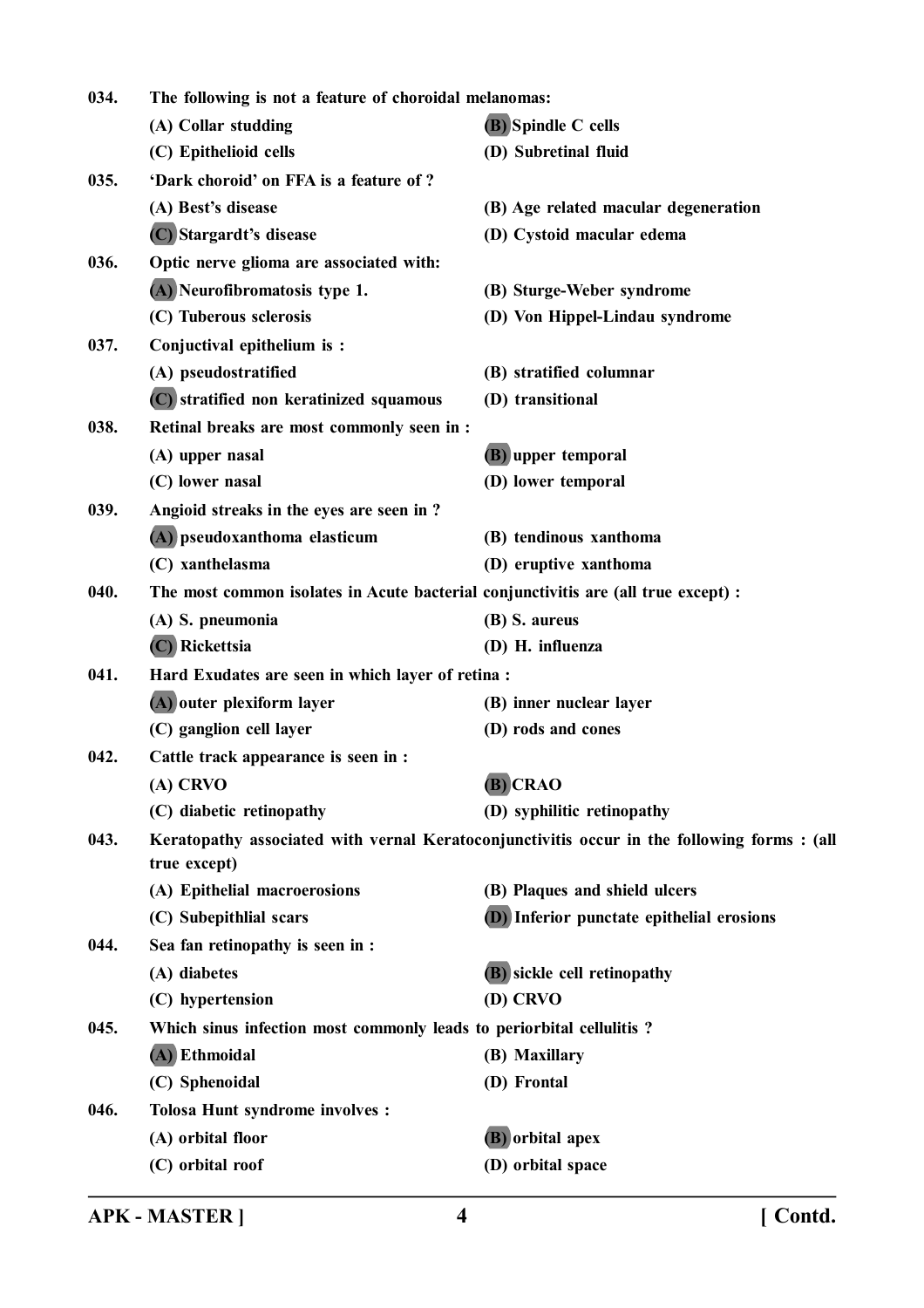| 047. | Haab's striae are seen in?                                                       |                                                                                                 |
|------|----------------------------------------------------------------------------------|-------------------------------------------------------------------------------------------------|
|      | (A) trachoma                                                                     | (B) congenital glaucoma                                                                         |
|      | (C) scleritis                                                                    | (D) cataract                                                                                    |
| 048. | Which of the following is not a feature of Fuchs' endothelial dystrophy?         |                                                                                                 |
|      | (A) Bullous keratopathy                                                          |                                                                                                 |
|      | (B) Discrete white central anterior stromal opacities                            |                                                                                                 |
|      | (C) Excrescences on Descemet's membrane                                          |                                                                                                 |
|      | (D) 'Beaten metal' appearance                                                    |                                                                                                 |
| 049. | Recurrance of pterygium after simple excision (bare sclera technique) is about : |                                                                                                 |
|      | (A) 60%                                                                          | (B) 80%                                                                                         |
|      | $(C)$ 40%                                                                        | (D) $20%$                                                                                       |
| 050. | Herbert's pits are seen in :                                                     |                                                                                                 |
|      | (A) trachoma                                                                     | (B) acute endophthalmitis                                                                       |
|      | (C) thyroid ophthalmopathy                                                       | (D) iridocylitis                                                                                |
| 051. |                                                                                  | The causes of interpalpebral punctate epithelial erosions include all the following expect :    |
|      | (A) Dry eye                                                                      | (B) Reduced corneal sensation                                                                   |
|      | (C) Ultra violet keratopathy                                                     | <b>(D)</b> Toxicity to drops                                                                    |
| 052. | All of the following are true regarding retinoblastoma except:                   |                                                                                                 |
|      | (A) incidence is approximately 1 in 18,000 live births                           |                                                                                                 |
|      |                                                                                  | (B) presenting symptoms may include leukocoria, strabismus, poor vision and glaucoma            |
|      | (C) initial evaluation includes MRI, lumbar punctureand bone marrow biopsy       |                                                                                                 |
|      | (D) shows calcification in tumor in USG                                          |                                                                                                 |
| 053. | Causes of corneal filaments are (all true expect):                               |                                                                                                 |
|      | (A) Superior limbic keratoconjunctivitis                                         | (B) Neurotrophic keratitis                                                                      |
|      | (C) Long – term ocular patching                                                  | <b>(D)</b> Herpes zoster keratitis                                                              |
| 054. | expect :                                                                         | The bacteria that are able to penetrate a normal Corneal epithelium include all the following   |
|      | (A) N. gonorrhea                                                                 | (B) Pseudomonas aeruginosa                                                                      |
|      | (C) N. meningitides                                                              | (D) C. diphtheria                                                                               |
| 055. | expect :                                                                         | The systemic diseases associated with peripheral ulcerative keratitis include all the following |
|      | (A) Rheumatoid arthritis                                                         | (B) Wegener granulomatosis                                                                      |
|      | $(C)$ SLE                                                                        | <b>(D)</b> Ankylosing spondylitis                                                               |
| 056. | Which of the following best illustrates an exception to Sherrington's law?       |                                                                                                 |
|      | $(A)$ DVD                                                                        | <b>(B)</b> Duanes's syndrome type 1                                                             |
|      | (C) Convergence                                                                  | (D) Alternating esotropia                                                                       |
| 057. | All of the following are characteristics of third nerve palsy except:            |                                                                                                 |
|      | (A) Esodeviation                                                                 | (B) Abnormal pupillary function                                                                 |
|      | (C) Limited adduction                                                            | (D) Ptosis                                                                                      |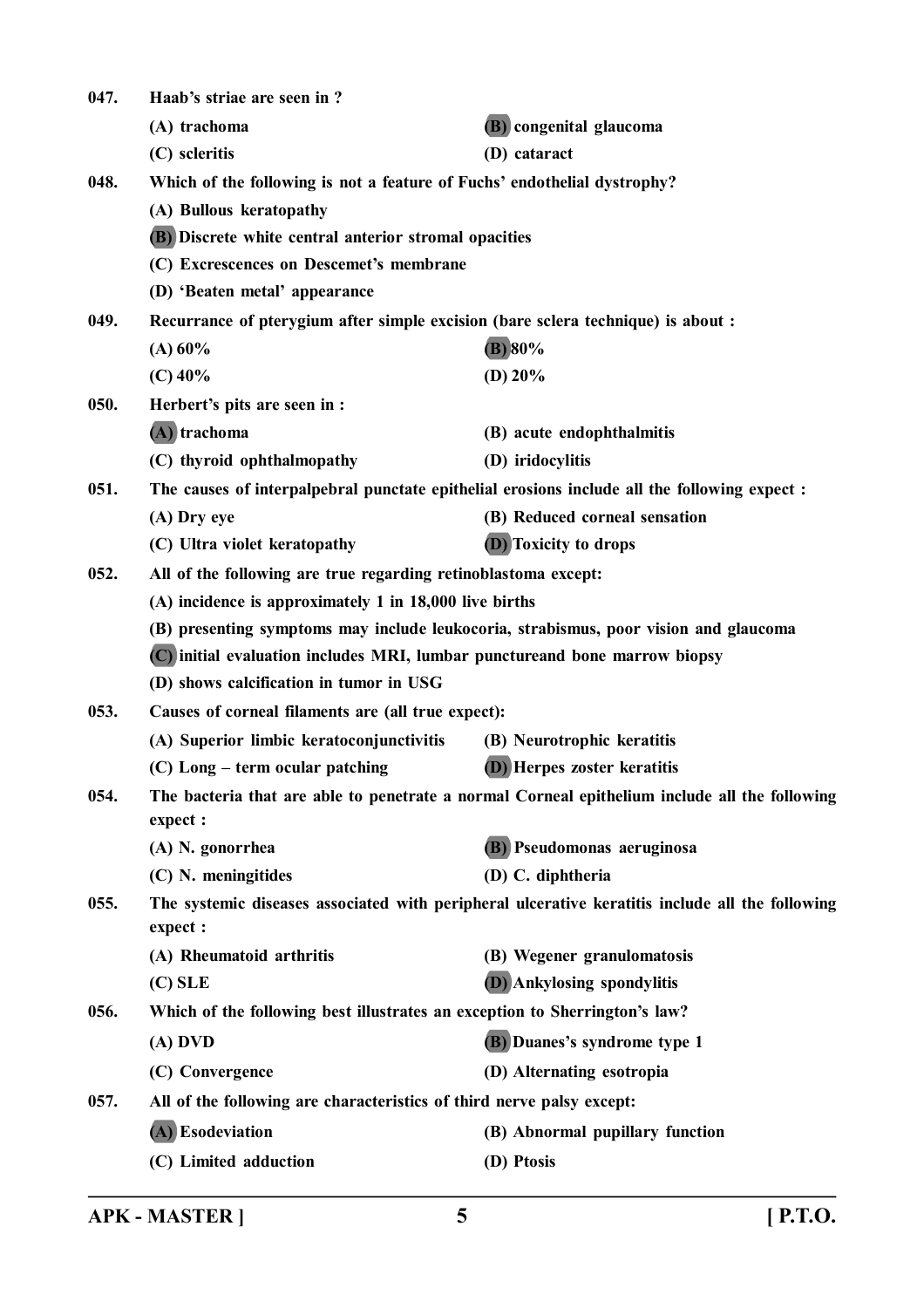| 058. | Which component of eye has maximum refractive index?                            |                                                                                        |
|------|---------------------------------------------------------------------------------|----------------------------------------------------------------------------------------|
|      | (A) posterior surface of lens                                                   | (B) anterior surface of lens                                                           |
|      | (C) cornea                                                                      | <b>(D)</b> centre of the lens                                                          |
| 059. | 'Christmas tree' cataract is seen in                                            |                                                                                        |
|      | (A) down syndrome                                                               | (B) myotonic dystrophy                                                                 |
|      | (C) galactosemia                                                                | (D) traumatic cataract                                                                 |
| 060. |                                                                                 | All of the following would be considered in the causes of vitreous hemorrhage except : |
|      | (A) trauma                                                                      | (B) capillary hemangioma                                                               |
|      | (C) eales disease                                                               | (D) lymphoma                                                                           |
| 061. | WHO grading of xerophthalmia (all true expect) :                                |                                                                                        |
|      | $(A)$ XN = night blindness                                                      | $(B)$ $X1$ = corneal xerosis                                                           |
|      | $(C)$ XS = corneal scars                                                        | (D) $XF = xerophthalmic fundus$                                                        |
| 062. | All of the following are characteristics of patients with Lowe syndrome except: |                                                                                        |
|      | (A) autosomal dominant inheritance                                              | (B) renal tubular acidosis                                                             |
|      | (C) bilateral congenital cataract                                               | (D) infantile glaucoma                                                                 |
| 063. | All of the following are causes of heterochromia iridis except:                 |                                                                                        |
|      | (A) Horner syndrome                                                             | (B) Albinism                                                                           |
|      | (C) Ocular siderosis                                                            | (D) Waardenburg-Klein syndrome                                                         |
| 064. | Neuroblastoma is characterized by all of the following except:                  |                                                                                        |
|      | (A) Presentation is in early childhood                                          | (B) Proptosis                                                                          |
|      | (C) Rare childhood malignancy                                                   | (D) Periorbital ecchymosis                                                             |
| 065. | Signs of posterior scleritis:                                                   |                                                                                        |
|      | (A) Uveal effusion                                                              | (B) Choroidal folds                                                                    |
|      | (C) Myositis                                                                    | (D) Ptosis                                                                             |
| 066. |                                                                                 | The incidence of acute endophthalmitis following cataract surgery is approximately :   |
|      | $(A)$ 0.1%                                                                      | (B) $0.5\%$                                                                            |
|      | (C) 1%                                                                          | (D) $10\%$                                                                             |
| 067. | All of the following are true about Morning Glory Syndrome except :             |                                                                                        |
|      | (A) white striated patches in retina                                            | (B) large disc with funnel shaped excavation                                           |
|      | (C) usually unilateral                                                          | (D) sporadic inheritance                                                               |
| 068. | Wolfram syndrome is characterized by all except:                                |                                                                                        |
|      | (A) optic atrophy                                                               | (B) diabetes mellitus                                                                  |
|      | (C) diabetes insipidus                                                          | (D) parathyroid hyperplasia                                                            |
| 069. | Typically bilateral inferior lens subluxation is seen in :                      |                                                                                        |
|      | (A) Marfan's syndrome                                                           | (B) Homocystinuria                                                                     |
|      | (C) Hyperinsulinemia                                                            | (D) Ocular trauma                                                                      |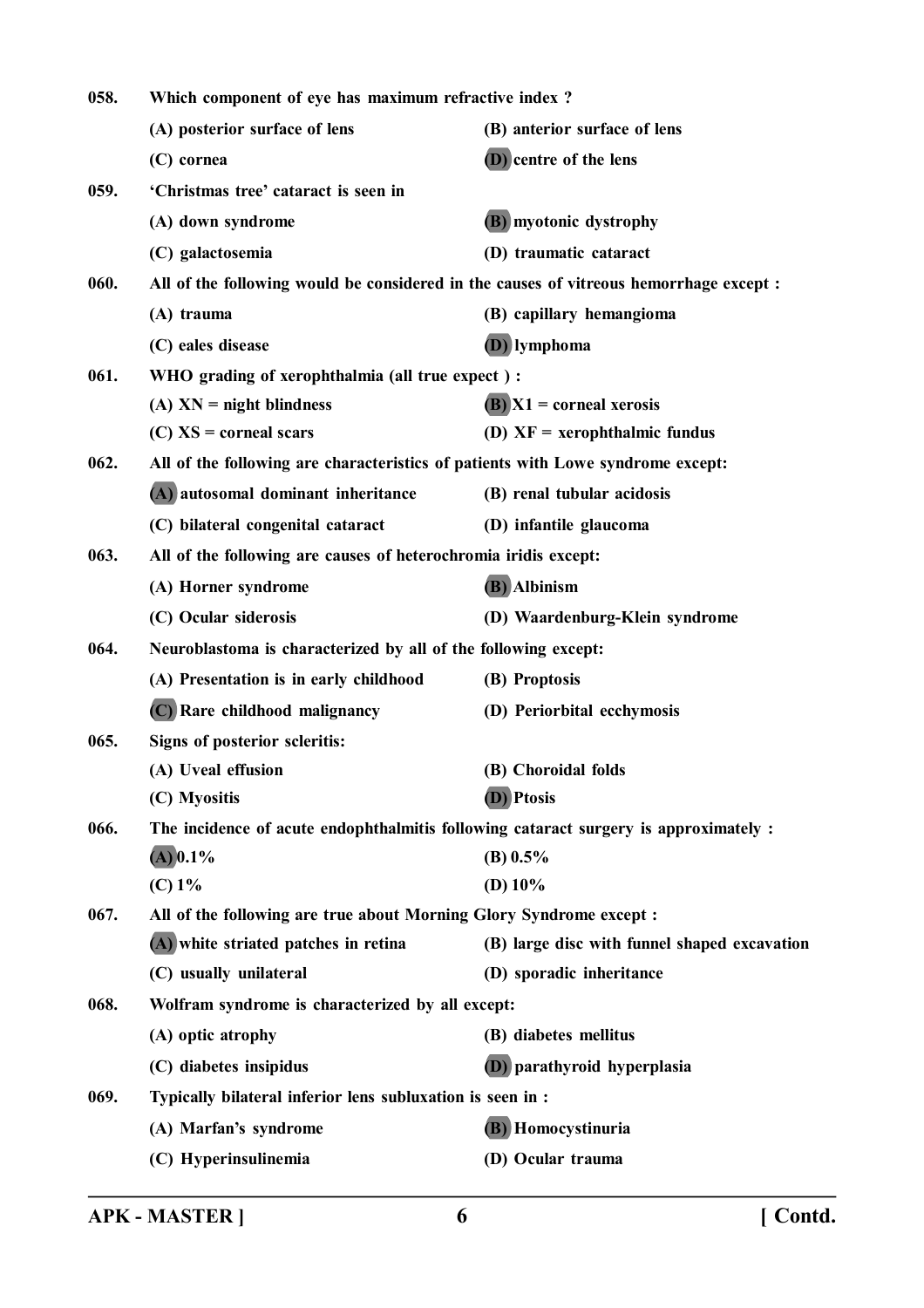| 070. | The indications for Nd : Yag laser capsulotomy include all the following expect :    |                                                                                                 |
|------|--------------------------------------------------------------------------------------|-------------------------------------------------------------------------------------------------|
|      | (A) Diminished visual acuity                                                         | (B) Diplopia or glare                                                                           |
|      | (C) Inadequate fundus view                                                           | <b>D</b> ) Opacity of intraocular lens                                                          |
| 071. | Horner's syndrome is characterized by all except :                                   |                                                                                                 |
|      | (A) miosis                                                                           | (B) enophthalmos                                                                                |
|      | (C) ptosis                                                                           | (D) cycloplegia                                                                                 |
| 072. |                                                                                      | Supranuclear vertical gaze abnormalities can be seen in all of the following conditions except: |
|      | (A) Myasthenia gravis                                                                | (B) Parkinson disease                                                                           |
|      | (C) Pineal region tumors                                                             | (D) Ataxia-telangiectasia                                                                       |
| 073. | What is the usual cause of hemifacial spasm?                                         |                                                                                                 |
|      | (A) Stroke                                                                           |                                                                                                 |
|      | (B) Dry eye                                                                          |                                                                                                 |
|      | (C) Facial nerve irritation by an adjacent blood vessel                              |                                                                                                 |
|      | (D) Aberrant regeneration following Bell's palsy                                     |                                                                                                 |
| 074. | The Complication of Nd: Yag laser capsulotomy include all the following expect :     |                                                                                                 |
|      | (A) Damage to the IOL                                                                | $(B)$ CME                                                                                       |
|      | (C) Tractional RD                                                                    | (D) IOP elevation                                                                               |
| 075. | Ipsilateral optic atrophy with contralateral papilledema is a feature of :           |                                                                                                 |
|      | (A) Fischer syndrome                                                                 |                                                                                                 |
|      | <b>(B)</b> Foster Kennedy syndrome                                                   |                                                                                                 |
|      | (C) VKH syndrome                                                                     |                                                                                                 |
|      | (D) WAGR syndrome                                                                    |                                                                                                 |
| 076. | What is the antidote for the crisis caused by an overdose of edrophonium (Tensilon)? |                                                                                                 |
|      | (A) Atropine                                                                         | (B) Dantrolene                                                                                  |
|      | (C) Epinephrine                                                                      | (D) Verapamil                                                                                   |
| 077. | Ocular pulsations may be seen in all of the following except:                        |                                                                                                 |
|      | (A) Neurofibromatosis                                                                | (B) Carotid-cavernous sinus fistula                                                             |
|      | (C) Orbito encephalocele                                                             | <b>D</b> ) Capillary hemangioma                                                                 |
| 078. | <b>Regarding Marfan syndrome:</b>                                                    |                                                                                                 |
|      | (A) Mutation of the fibrillin $-1$ gene (FBN1) on chromosome $17q21$                 |                                                                                                 |
|      | $(B)$ Mutation of the fibrillin $-1$ gene (FBN1) on chromosome 15q21                 |                                                                                                 |
|      | (C) Inheritance is AR                                                                |                                                                                                 |
|      | (D) Ectopialentis is present in 5% of cases                                          |                                                                                                 |
| 079. | Hutchinson's pupil is :                                                              |                                                                                                 |
|      | (A) seen in syphilis                                                                 | (B) non reactive mydriatic pupil                                                                |
|      | (C) irregular pupil                                                                  | (D) agryll robertson pupil                                                                      |

**APK - MASTER ] 7 [ P.T.O.**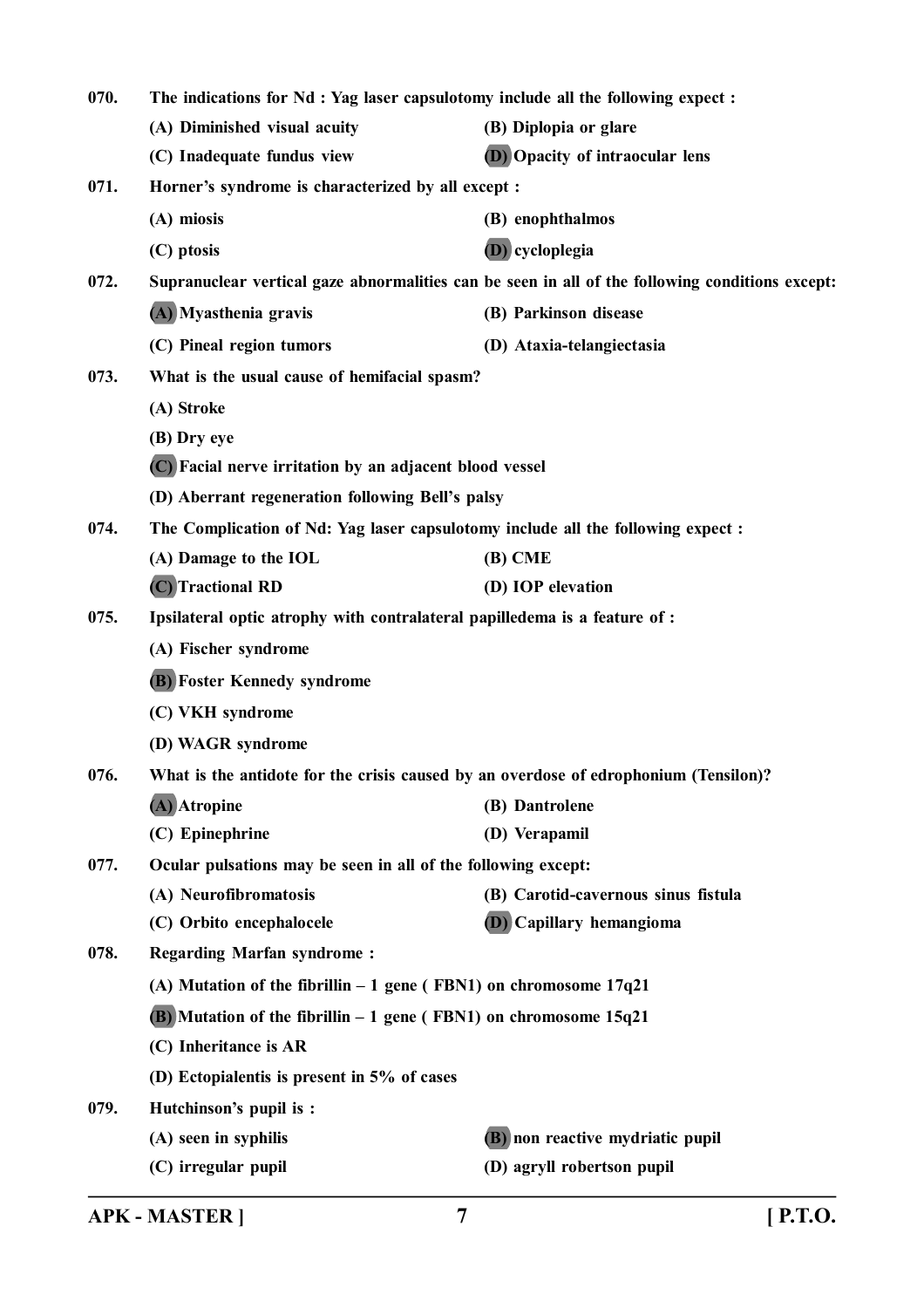| 080. | False about pseudotumor cerebri (idiopathic intracranial hypertension)                |                                                                                                   |
|------|---------------------------------------------------------------------------------------|---------------------------------------------------------------------------------------------------|
|      | (A) Normal cerebrospinal fluid composition (B) Vision is impaired                     |                                                                                                   |
|      | (C) Bilateral papilledema                                                             | (D) IV mannitol given in acute cases                                                              |
| 081. | Which muscles are most affected in thyroid eye disease?                               |                                                                                                   |
|      | (A) Medial rectus, inferior rectus                                                    | (B) Superior rectus, inferior oblique                                                             |
|      | (C) Lateral rectus, superior oblique                                                  | (D) Inferior oblique, inferior rectus                                                             |
| 082. | Tests for colour vision are all except :                                              |                                                                                                   |
|      | (A) Nagel anomaloscope                                                                | (B) Hardy – Rand – Ritler test                                                                    |
|      | (C) Pelli - Robson chart                                                              | (D) Farnsworth - Munsell 100 hue test                                                             |
| 083. | The risk factors for primary open – angle glaucoma include all the following expect : |                                                                                                   |
|      | (A) More common in older individuals                                                  | (B) Family history of POAG                                                                        |
|      | (C) Diabetes mellitus                                                                 | (D) Hypermetropia                                                                                 |
| 084. | possible treatments except:                                                           | A patient with thyroid eye disease has progressive loss of visual field. All of the following are |
|      | (A) Radiotherapy                                                                      | (B) Surgical decompression of the orbit                                                           |
|      | (C) Optic nerve sheath decompression                                                  | (D) Steroids                                                                                      |
| 085. | Regarding Posner-Schlossman syndrome (all true expect):                               |                                                                                                   |
|      | (A) Also called glaucomatocyclitic crisis                                             |                                                                                                   |
|      | (B) 40% of patients are positive for HLA BW54                                         |                                                                                                   |
|      | (C) Goinoscopy shows a closed angle                                                   |                                                                                                   |
|      |                                                                                       | (D) Is characterised by recurrent attacks of unilateral acute glaucoma with mild anterior uveitis |
| 086. | The reciprocal inhibition of antagonist muscle upon lateral gaze is explained by :    |                                                                                                   |
|      | (A) Sherrington's law                                                                 | (B) Hering's law                                                                                  |
|      | (C) Laplace law                                                                       | (D) Hick's law                                                                                    |
| 087. | Regarding phacolytic glaucoma (all true expect):                                      |                                                                                                   |
|      | (A) Also called lens protein glaucoma                                                 |                                                                                                   |
|      | (B) Is closed angle glaucoma                                                          |                                                                                                   |
|      | (C) Occur in association with a hypermature cataract.                                 |                                                                                                   |
|      | (D) Trabecular obstruction is caused by high molecular weight lens protein            |                                                                                                   |
| 088. | Earliest ocular presentation of myasthenia gravis:                                    |                                                                                                   |
|      | (A) ptosis                                                                            | (B) proptosis                                                                                     |
|      | (C) diplopia                                                                          | (D) lagophthalmos                                                                                 |
| 089. | Which one of the following is not a feature of Adie's pupil?                          |                                                                                                   |
|      | (A) Vermiform movement of pupillary border                                            |                                                                                                   |
|      | <b>(B)</b> Normal accomodation                                                        |                                                                                                   |
|      | (C) Light-reflex impaired                                                             |                                                                                                   |
|      | (D) Site of dysfunction is ciliary ganglion                                           |                                                                                                   |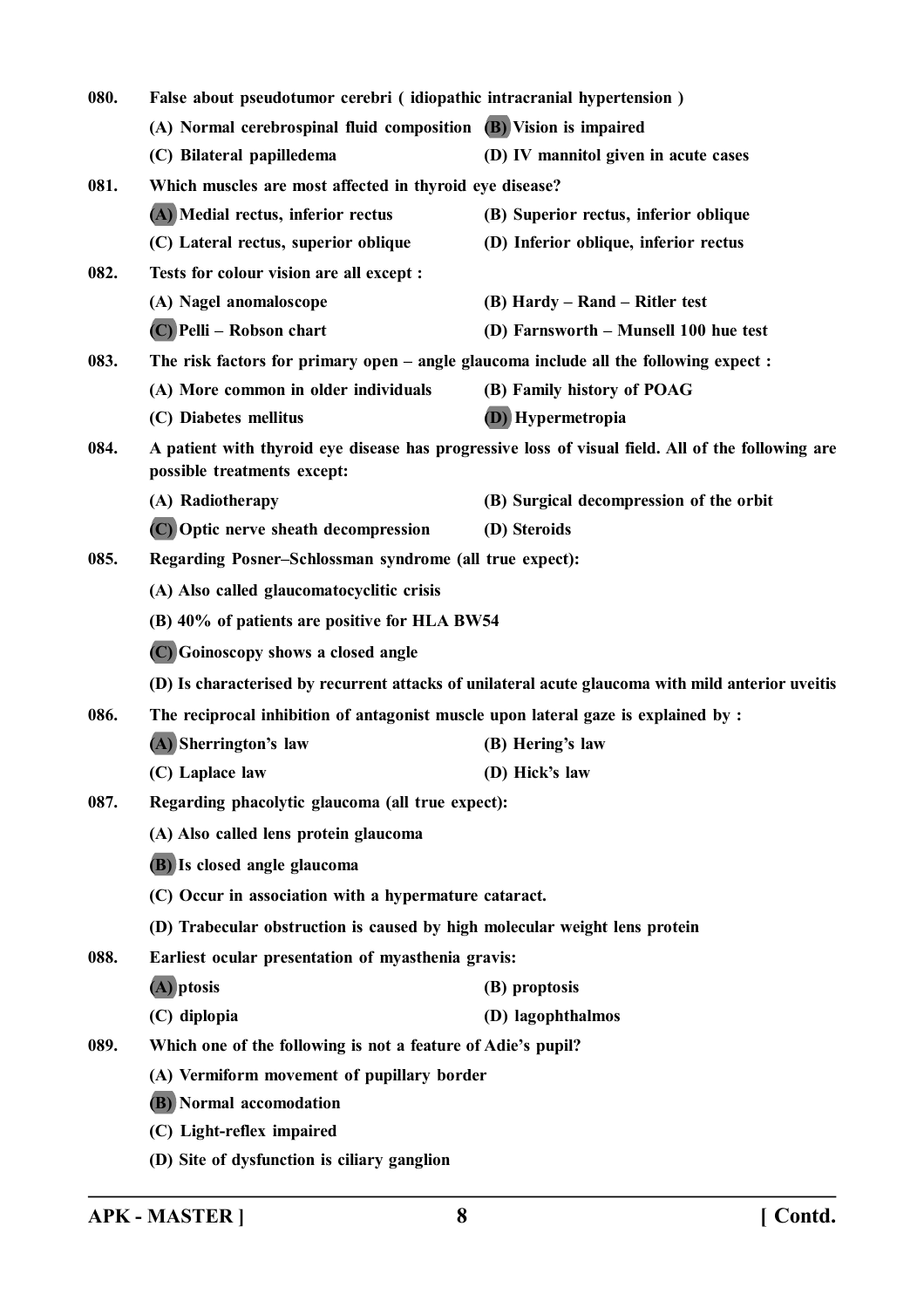| 090. | The complications of argon laser trabeculoplasty include all the following expect: |                                                                                                |
|------|------------------------------------------------------------------------------------|------------------------------------------------------------------------------------------------|
|      | (A) Posterior synechiae                                                            | (B) Small hemorrhage                                                                           |
|      | (C) Acute elevation of IOP                                                         | (D) Anterior uveitis                                                                           |
| 091. | Causes of heterochromia iridis (hypochromic type) (all true expect):               |                                                                                                |
|      | (A) Idiopathic congenital                                                          | (B) Horner syndrome, particularly if congenital                                                |
|      | (C) Waardenburg syndrome                                                           | (D) SturgeWeber syndrome                                                                       |
| 092. | Regarding HLA type and systemic disease (all true expect):                         |                                                                                                |
|      | (A) HLA B $27 =$ spondyloarthropathies                                             | (B) HLA $A$ 29 = Birdshot chorioretinopathy                                                    |
|      | $(C)$ HLA B 29 = Birdshot chorioretinopathy (D) HLAB 51 = Behcet syndrome          |                                                                                                |
| 093. | Distichiasis is:                                                                   |                                                                                                |
|      | (A) Misdirected eyelashes                                                          | (B) Accessory row of eyelashes                                                                 |
|      | (C) Downward drooping of upper lid                                                 | (D) Outward protrusion of lower lid                                                            |
| 094. | Irrespective of the etiology of corneal ulcer, the drug always indicated is:       |                                                                                                |
|      | (A) Corticosteroids                                                                | (B) Cycloplegics                                                                               |
|      | (C) Antibiotics                                                                    | (D) Antifungals                                                                                |
| 095. | The refractive power of an emmetropic eye is about:                                |                                                                                                |
|      | $(A) + 50D$                                                                        | $(B) + 55D$                                                                                    |
|      | $(C) + 60D$                                                                        | $(D) + 65D$                                                                                    |
| 096. | except:                                                                            | The age related changes that contribute to involutional ectropion include all of the following |
|      | (A) Vertical lid laxity                                                            | (B) Lateral canthal tendon laxity                                                              |
|      | (C) Medial canthal tendon laxity                                                   | (D) Disinsertion of lower lid retractors                                                       |
| 097. | entropion :                                                                        | Which treatment modality is not considered in the treatment of over - riding in involutional   |
|      | (A) Transverse everting sutures                                                    |                                                                                                |
|      | (B) Wiess procedure                                                                |                                                                                                |
|      | (C) Lateral canthal sling or a full -thickness wedge excision                      |                                                                                                |
|      | (D) Jones procedure                                                                |                                                                                                |
| 098. | True regarding blepharochalasis:                                                   |                                                                                                |
|      | (A) Common condition                                                               |                                                                                                |
|      |                                                                                    | (B) Characterized by recurrent episodes of painful, non- pitting oedema of both upper lids     |
|      | (C) Usually resolves spontaneously after few months                                |                                                                                                |
|      |                                                                                    | (D) Treatment involves blepharoplasty for redundant upper lid skin and correction of ptosis    |
| 099. | Fleischer's ring is located in :                                                   |                                                                                                |
|      | (A) Descemet's membrane                                                            | (B) Endothelium                                                                                |
|      | $(C)$ Epithelium                                                                   | (D) Bowman's membrane                                                                          |
| 100. | <b>Commonest tumour of lid is:</b>                                                 |                                                                                                |
|      | (A) Adenocarcinoma                                                                 | (B) Basal cell carcinoma                                                                       |
|      | (C) Malignant melanoma                                                             | (D) Squamous cell carcinoma                                                                    |
|      |                                                                                    |                                                                                                |

**APK - MASTER ] 9 [ P.T.O.**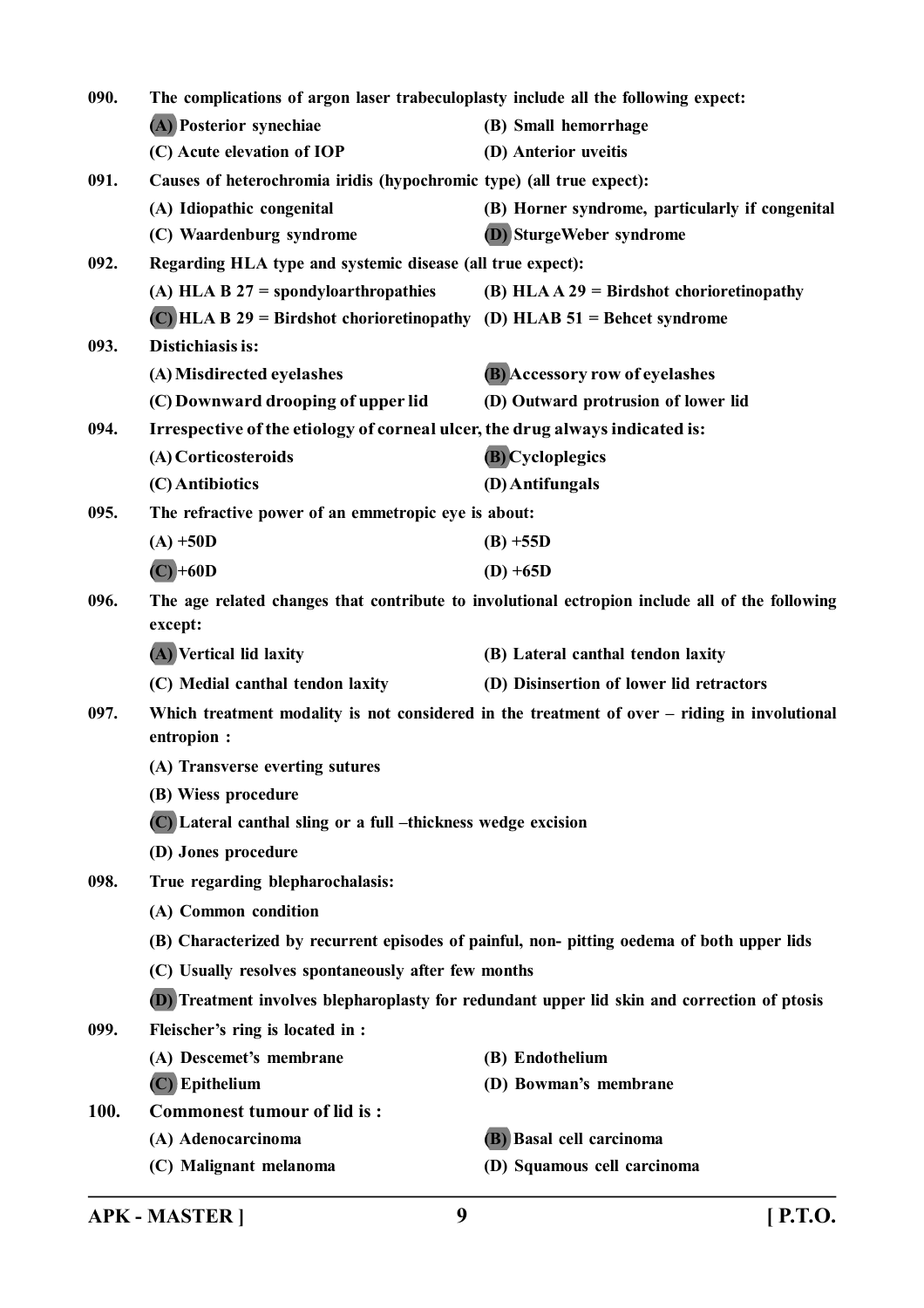| 101. | All the following are extraocular muscle of eye except:         |                                           |
|------|-----------------------------------------------------------------|-------------------------------------------|
|      | (A) Superior rectus                                             | <b>(B)</b> Ciliary muscle                 |
|      | (C) Superior oblique                                            | (D) Inferior oblique                      |
| 102. | The action of superior rectus is:                               |                                           |
|      | (A) Elevation, intorsion, abduction                             | (B) Elevation, intorsion, adduction       |
|      | (C) Elevation, extorsion, adduction                             | (D) Elevation, extorsion, abduction       |
| 103. | The muscle most commonly involved in Thyroid Ophthalmopathy :   |                                           |
|      | (A) Inferior rectus                                             | (B) Medial rectus                         |
|      | (C) Lateral rectus                                              | (D) Superior rectus                       |
| 104. | Dilator pupillae is supplied by :                               |                                           |
|      | (A) Cholinergic fibres of oculomotor nerve                      | (B) Adrenergic fibres of oculomotor nerve |
|      | (C) Sympathetic fibres of cervical ganglion                     | (D) Trigeminal nerve                      |
| 105. | In concomitant squint:                                          |                                           |
|      | (A) Primary deviation is more than Secondary deviation          |                                           |
|      | (B) Primary deviation is less than Secondary deviation          |                                           |
|      | (C) Primary deviation is equal to Secondary deviation           |                                           |
|      | (D) None of the above                                           |                                           |
| 106. | Retinitis pigmentosa is associated with all except :            |                                           |
|      | (A) Refsum's disease                                            | (B) Kearn - Sayre Syndrome                |
|      | (C) Cockayne syndrome                                           | (D) Abetaglobulinemia                     |
| 107. | In grades of binocular vision; grade 2 is:                      |                                           |
|      | (A) Simultaneous macular vision                                 | (B) Fusion                                |
|      | (C) Stereopsis                                                  | (D) None of the above                     |
| 108. | The 'a' wave in ERG represents                                  |                                           |
|      | (A) Rods and cones                                              | (B) Muller cells                          |
|      | (C) Pigment epithelium                                          | (D) Optic nerve                           |
| 109. | Gunn sign is?                                                   |                                           |
|      | (A) Silver wiring of arterioles                                 |                                           |
|      | (B) Deflection of veins at arteriovenous crossing               |                                           |
|      | (C) Copper wiring of arterioles                                 |                                           |
|      | (D) Tapering of veins on the either side of the crossings       |                                           |
| 110. | Weiss operation is done for?                                    |                                           |
|      | (A) Cicatricial entropion                                       | <b>(B)</b> Senile entropion               |
|      | (C) Senile ectropion                                            | (D) Cicatricial ectropion                 |
| 111. | In a patient predisposed to glaucoma, drug contraindicated is : |                                           |
|      | (A) pilocarpine                                                 | (B) atropine                              |
|      | (C) echothiopate                                                | (D) timolol                               |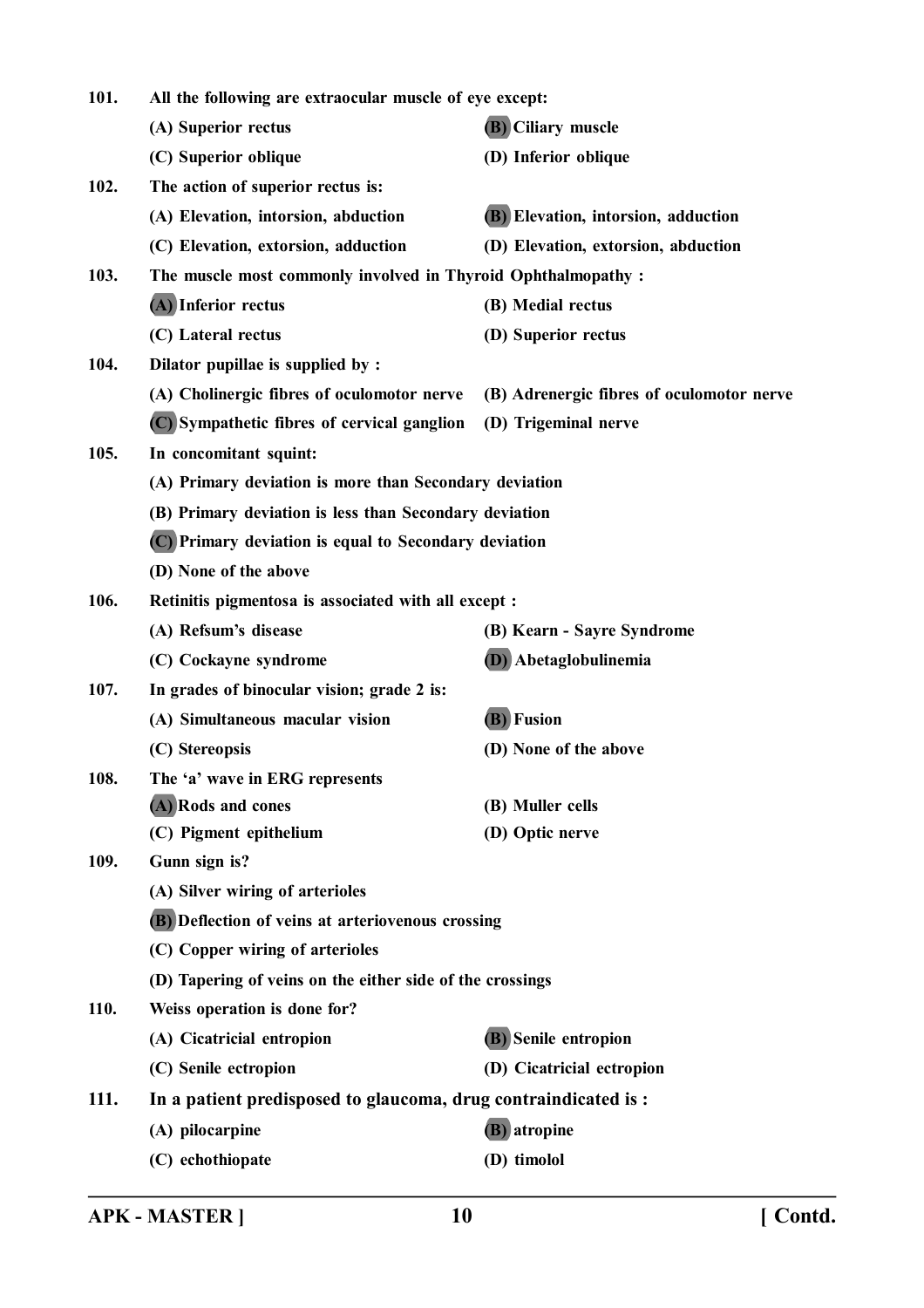| 112.<br>Visual axis of the eye meets the retina at a point which: |                                                                     |                                                                                                    |
|-------------------------------------------------------------------|---------------------------------------------------------------------|----------------------------------------------------------------------------------------------------|
|                                                                   | (A) Coincides with the fovea centralis                              | (B) Is nasal to fovea centralis                                                                    |
|                                                                   | (C) Is nasal to optic disc                                          | (D) Is temporal to fovea centralis                                                                 |
| 113.                                                              | Ulcus serpens results from infection by :                           |                                                                                                    |
|                                                                   | (A) gonococcus                                                      | (B) pseudomonas                                                                                    |
|                                                                   | (C) pneumococcus                                                    | (D) proteus                                                                                        |
| 114.                                                              | Bitemporal hemianopia is a characteristic feature of:               |                                                                                                    |
|                                                                   | (A) Glaucoma                                                        | (B) Optic neuritis                                                                                 |
|                                                                   | (C) Pituitary tumour                                                | (D) Retinitis pigmentosa                                                                           |
| 115.                                                              |                                                                     | One-millimeter decrease in axial length of the eyeball leads to hypermetropia of:                  |
|                                                                   | (A) 6 diopters                                                      | (B) 2 diopters                                                                                     |
|                                                                   | $(C)$ 3 diopters                                                    | (D) 4 diopters                                                                                     |
| 116.                                                              | Which of the following is a topical NSAID for ophthalmic use?       |                                                                                                    |
|                                                                   | (A) Ibuprofen                                                       | (B) Diflunisal                                                                                     |
|                                                                   | (C) Nepafenac                                                       | (D) Oxaprozin                                                                                      |
| 117.                                                              | Arden index is used for interpretation of?                          |                                                                                                    |
|                                                                   | (A) Visual evoked response                                          | (B) Electrooculogram                                                                               |
|                                                                   | (C) Electroretinogram                                               | (D) Visual field charting                                                                          |
| 118.                                                              | All of the following are involved in endophthalmitis except?        |                                                                                                    |
|                                                                   | (A) Retina                                                          | (B) Vitreous                                                                                       |
|                                                                   | (C) Sclera                                                          | (D) Uvea                                                                                           |
| 119.                                                              | Amaurotic cat's eye reflex is seen in:                              |                                                                                                    |
|                                                                   | (A) Papilloedema                                                    | <b>(B)</b> Retinoblastoma                                                                          |
|                                                                   | (C) Papillitis                                                      | (D) Retinitis                                                                                      |
| 120.                                                              |                                                                     | The mother of a one and a half year old child gives history of a white reflex from one eye for the |
|                                                                   |                                                                     | past 1 month. On computed tomography scan of the orbit there is calcification seen within the      |
|                                                                   | globe.                                                              |                                                                                                    |
|                                                                   | (A) Congenital cataract                                             | <b>(B)</b> Retinoblastoma                                                                          |
| 121.                                                              | (C) Endophthalmitis                                                 | (D) Coats disease                                                                                  |
|                                                                   | Enlarged corneal nerves may be seen in all of the following except: |                                                                                                    |
|                                                                   | (A) Keratoconus                                                     | <b>(B)</b> Herpes simplex keratitis<br>(D) Neurofibromatosis                                       |
|                                                                   | (C) Leprosy                                                         |                                                                                                    |
| 122.                                                              | Horner's syndrome is characterized by all of the following except:  |                                                                                                    |
|                                                                   | (A) Miosis                                                          | (B) Enopthalmos                                                                                    |
|                                                                   | (C) Ptosis                                                          | (D) Cycloplegia                                                                                    |
| 123.                                                              | Power of the reduced eye is normally :                              |                                                                                                    |
|                                                                   | $(A)$ 20D                                                           | $(B)$ 35D                                                                                          |
|                                                                   | $(C)$ 18D                                                           | $(D)$ 58 $D$                                                                                       |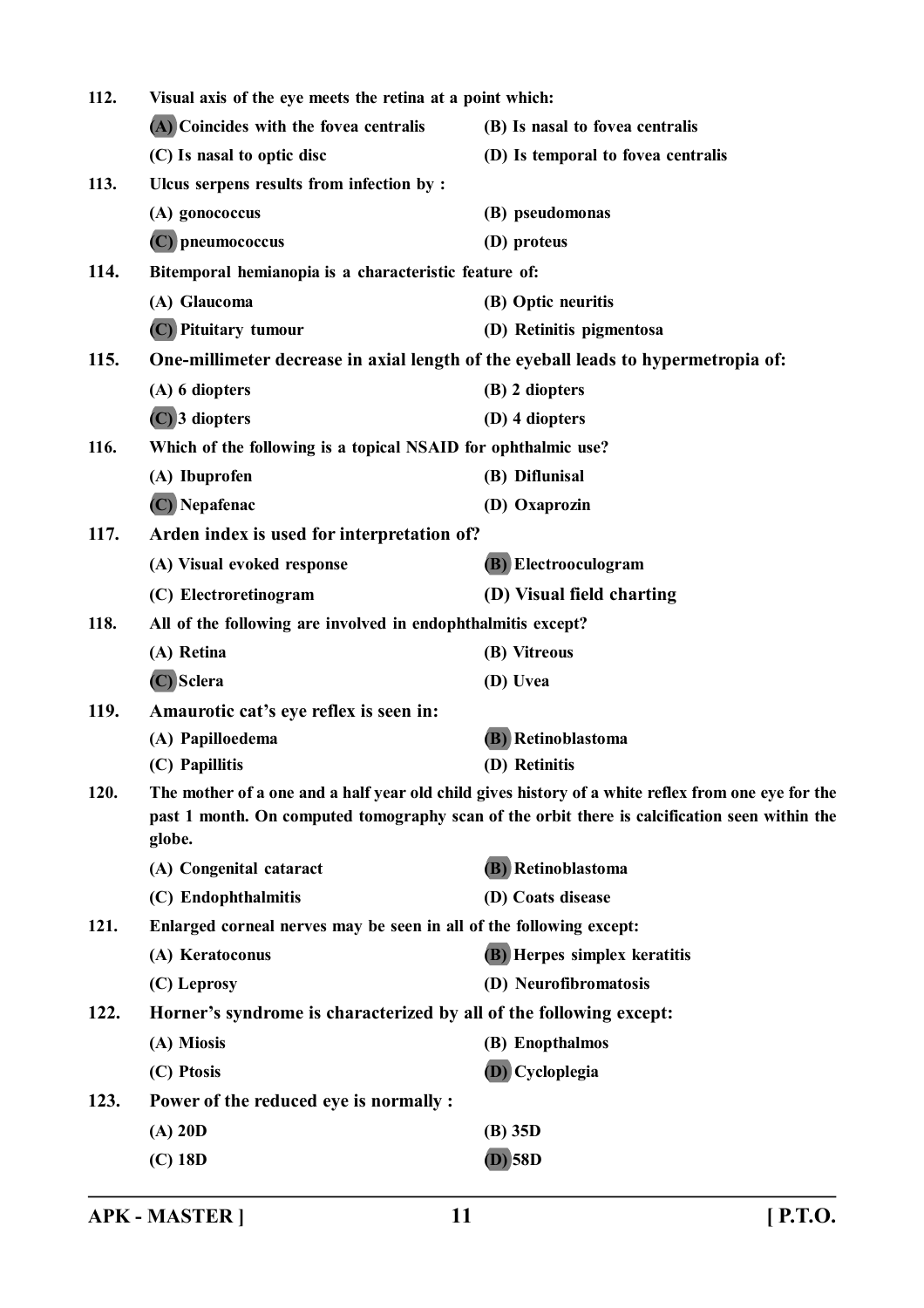**124. If the axial length of the eyeball is changed by 1mm then the power changes by : (A) 1D (B) 2D (C) 3D (D) 4D 125. Lattice degeneration is seen in : (A) Myopia (B) Hypermetropia (C) Presbyopia (D) Anisocoria 126. Aniseikonia means : (A) Difference in the axial length of the eyeballs (B) Difference in the size of corneas (C) Difference in the size of pupils (D) Difference in the size of images formed by the two eyes 127. Cross cylinder is : (A) One plus cylinder and one minus cylinder of equal strength (B) One plus cylinder and one minus cylinder of unequal strength (C) Two plus cylinders (D) Two minus cylinders 128. False about Argyll Robertson Pupil (A) seen in tertiary syphilis (B) near reflex present, light reflex absent (C) light reflex present, near reflex absent (D) anisocoria 129. Preauricular lymph nodes may be enlarged in all except: (A) Bacterial conjunctivitis (B) Viral conjunctivitis (C) Allergic conjunctivitis (D) Chlamydial conjunctivitis 130. 100 day glaucoma is seen in : (A) CRAO (B) CRVO (C) neovascular glaucoma (D) steroid induced glaucoma 131. Second sight phenomenon is seen in : (A) nuclear cataract (B) cortical cataract (C) senile cataract (D) iridocyclitis 132. According to WHO, the most common cause of preventable blindness in India is (A) Keratomalacia (B) Cataract (C) Refractive error (D) Glaucoma 133. Fincham's test differentiate cataract from : (A) conjunctivitis (B) iridocyclitis (C) POAG (D) acute congestive glaucoma 134. Amsler grid is used in: (A) macula examination (B) optic disc examination (C) squint (D) iris examination**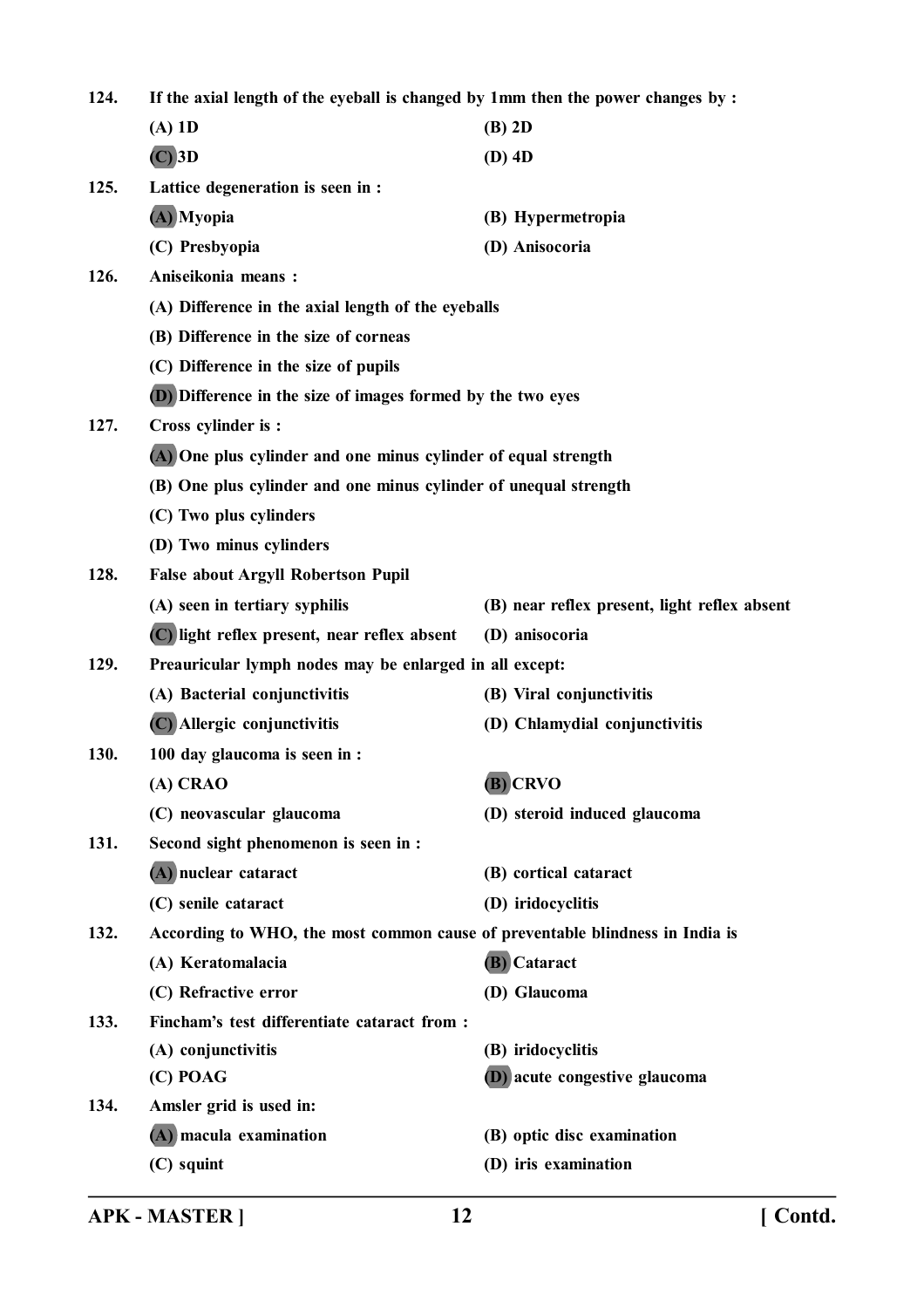| 135.<br>Pathognomic features of trachoma follicle are:                   |                                                                             |                                     |  |
|--------------------------------------------------------------------------|-----------------------------------------------------------------------------|-------------------------------------|--|
|                                                                          | (A) Presence of Leber's cells                                               | (B) Areas of necrosis               |  |
|                                                                          | (C) Both of the above                                                       | (D) None of the above               |  |
| 136.                                                                     | Stocker's line is seen in :                                                 |                                     |  |
|                                                                          | (A) pinguencula                                                             | (B) ptergium                        |  |
|                                                                          | (C) congenital ocular melanosis                                             | (D) congenital epithelial melanosis |  |
| 137.                                                                     | Trachoma inclusion bodies in conjunctival smear are detected by:            |                                     |  |
|                                                                          | (A) Giemsa stain                                                            | (B) Iodine stain                    |  |
|                                                                          | (C) Immunofluorescent staining                                              | (D) All of the above                |  |
| 138.                                                                     | Lymphatic drainage is present in which of the following ocular structures : |                                     |  |
|                                                                          | (A) sclera                                                                  | $(B)$ iris                          |  |
|                                                                          | (C) choroid                                                                 | (D) conjunctiva                     |  |
| 139.                                                                     | Critical angle of cornea air interface :                                    |                                     |  |
|                                                                          | (A) 36                                                                      | $(B)$ 46                            |  |
|                                                                          | $(C)$ 56                                                                    | $(D)$ 66                            |  |
| 140.                                                                     | Shortest acting mydriatic :                                                 |                                     |  |
|                                                                          | (A) atropine                                                                | (B) homatropine                     |  |
|                                                                          | $(C)$ tropicamide                                                           | (D) cyclopentolate                  |  |
| 141.                                                                     | Soft contact lens is made up of :                                           |                                     |  |
|                                                                          | (A) PMMA                                                                    | (B) HEMA                            |  |
|                                                                          | (C) glass                                                                   | (D) silicone                        |  |
| 142.<br>Jack in the box scotoma is seen after correction of aphakia by : |                                                                             |                                     |  |
|                                                                          | $(A)$ IOL                                                                   | (B) spectacles                      |  |
|                                                                          | (C) contact lens                                                            | (D) None                            |  |
| 143.                                                                     | SAFE strategy for trachoma includes all except :                            |                                     |  |
|                                                                          | $(A)$ screening                                                             | (B) antibiotic                      |  |
|                                                                          | (C) face wash                                                               | (D) environmental improvement       |  |
| 144.                                                                     | Corneal transparency is due to all except :                                 |                                     |  |
|                                                                          | $(A)$ Na – K pump                                                           | (B) normal IOP                      |  |
|                                                                          | (C) hypercellular stroma                                                    | (D) peculiar arrangement of lamella |  |
| 145.                                                                     | Steroids are contraindicated in:                                            |                                     |  |
|                                                                          | (A) phylectenular conjunctivitis                                            | (B) granular conjunctivitis         |  |
|                                                                          | (C) Mooren's ulcer                                                          | (D) dendritic ulcer                 |  |
| 146.                                                                     | Left sided sixth nerve palsy would lead to:                                 |                                     |  |
|                                                                          | (A) accomodation paresis of left eye                                        | (B) ptosis of left eye              |  |
|                                                                          | (C) abduction weakness of left eye                                          | (D) diplopia in right gaze          |  |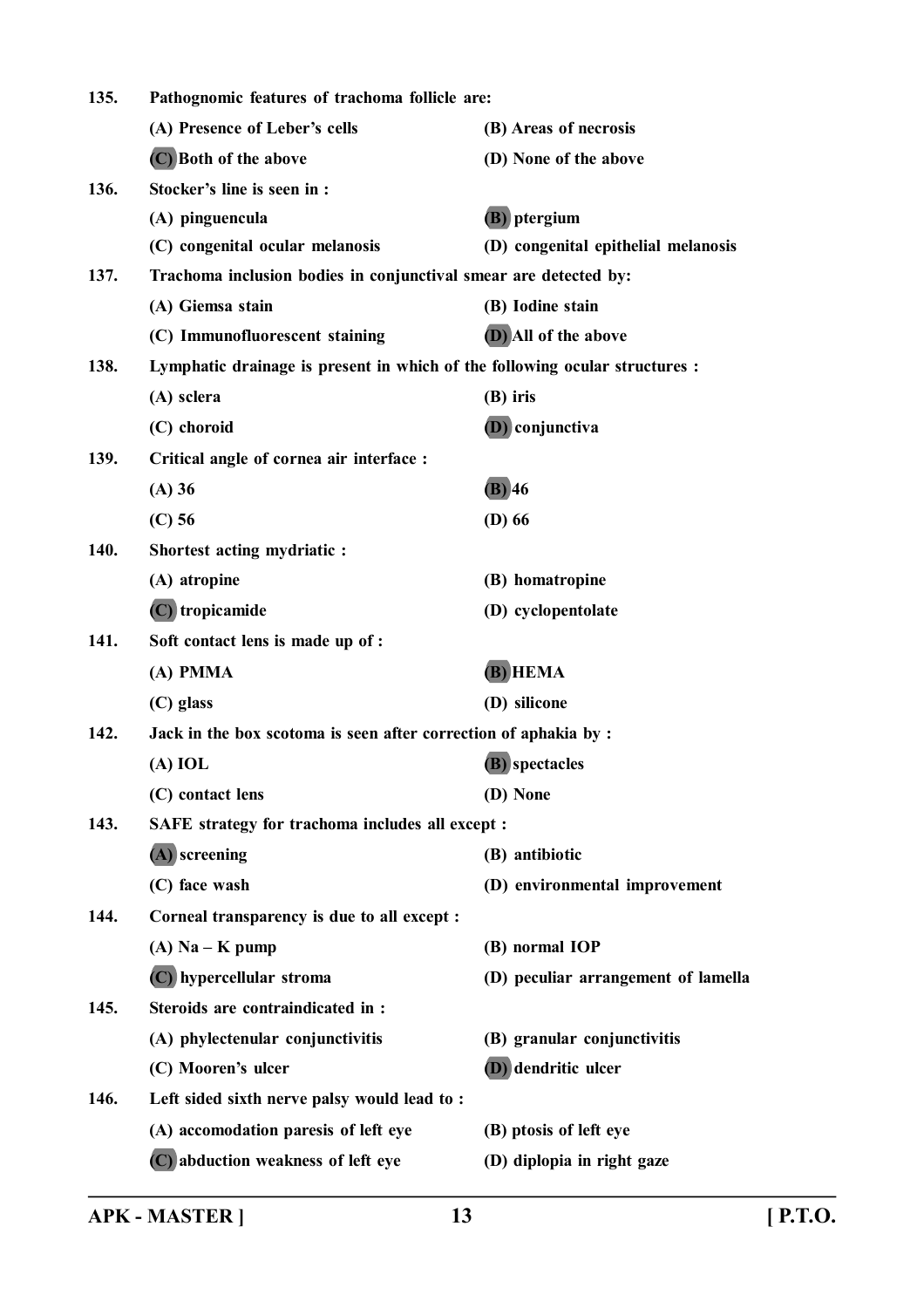| 147.<br>Internuclear ophthalmoplegia is caused due lesion in : |                                                        |                                                                       |  |  |
|----------------------------------------------------------------|--------------------------------------------------------|-----------------------------------------------------------------------|--|--|
|                                                                | (A) occipital lobes                                    | (B) pretectal fibres                                                  |  |  |
|                                                                | (C) medial longitudinal fasciculus                     | (D) parapontine reticular fibres                                      |  |  |
| 148.                                                           | <b>Elevators of eye:</b>                               |                                                                       |  |  |
|                                                                | $(A)$ SR and IO                                        | (B) IO and SO                                                         |  |  |
|                                                                | (C) IR and SO                                          | (D) SO and SR                                                         |  |  |
| 149.                                                           | <b>Optic tract lesion causes:</b>                      |                                                                       |  |  |
|                                                                | (A) Wernicke's hemianopic pupil                        | (B) Amaurotic pupil                                                   |  |  |
|                                                                | (C) Marcus Gunn pupil                                  | (D) None                                                              |  |  |
| 150.                                                           | Chalcosis is seen with :                               |                                                                       |  |  |
|                                                                | $(A)$ Pb                                               | $(B)$ Cu                                                              |  |  |
|                                                                | $(C)$ Fe                                               | $(D)$ Hg                                                              |  |  |
| 151.                                                           | Swimming pool conjunctivitis is caused by:             |                                                                       |  |  |
|                                                                | (A) Chlamydia trachomatis                              | (B) Adenovirus type 8                                                 |  |  |
|                                                                | (C) Picorna virus                                      | (D) Gonococcus                                                        |  |  |
| 152.                                                           | Ulcus serpens is caused by:                            |                                                                       |  |  |
|                                                                | (A) Pneumococcus                                       | (B) Pseudomonas                                                       |  |  |
|                                                                | (C) Gonococcus                                         | (D) All of the above                                                  |  |  |
| 153.                                                           | Immune ring in the cornea is a feature of:             |                                                                       |  |  |
|                                                                | (A) Bacterial corneal ulcer                            | (B) Fungal corneal ulcer                                              |  |  |
|                                                                | (C) Ring ulcer of the cornea                           | (D) Disciform keratitis                                               |  |  |
| 154.                                                           |                                                        | Chalky white optic disc on fundus examination is seen in all except : |  |  |
|                                                                | (A) Syphilis                                           | (B) Lebers hereditary optic neuropathy                                |  |  |
|                                                                | (C) Post papilledema optic neuritis                    | (D) Traumatic injury to optic nerve                                   |  |  |
| 155.                                                           | Earliest field defect in primary open angle glaucoma : |                                                                       |  |  |
|                                                                | (A) seidel's scotoma                                   | (B) paracentral scotoma                                               |  |  |
|                                                                | (C) arcuate scotoma                                    | (D) nasal spur                                                        |  |  |
| 156.                                                           | Hutchinson's triad includes all except:                |                                                                       |  |  |
|                                                                | (A) Interstitial keratitis                             | (B) Hutchinson's teeth                                                |  |  |
|                                                                | (C) Vestibular deafness                                | <b>(D)</b> Flat nose bridge                                           |  |  |
| 157.                                                           | Beta blockers act in glaucoma by :                     |                                                                       |  |  |
|                                                                | (A) Decrease aqueous production                        | (B) Increased aqueous outflow                                         |  |  |
|                                                                | (C) Reduced vitreous volume                            | (D) None                                                              |  |  |
| 158.                                                           | Contraindication of topical beta blockers:             |                                                                       |  |  |
|                                                                | (A) hypotension                                        | (B) asthma                                                            |  |  |
|                                                                | (C) tachycardia                                        | (D) depression                                                        |  |  |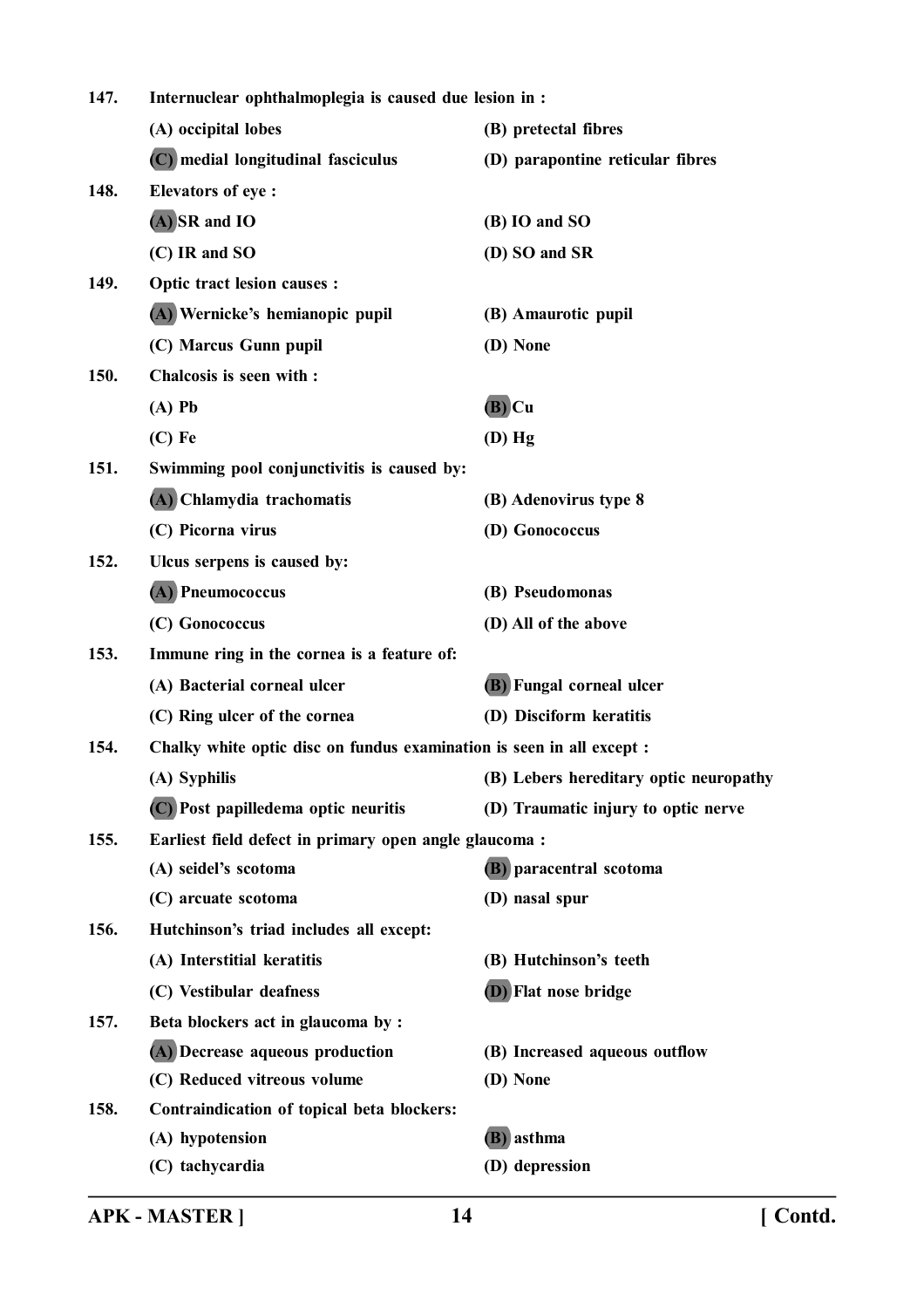| 159. | Malignant glaucoma is seen in :                                                  |                                         |
|------|----------------------------------------------------------------------------------|-----------------------------------------|
|      | (A) Malignancy                                                                   | (B) Trauma                              |
|      | (C) Thrombosis                                                                   | (D) After cataract surgery for glaucoma |
| 160. | Scleritis is most commonly associated with:                                      |                                         |
|      | (A) Polyarteritis nodosa                                                         | (B) Tuberculosis                        |
|      | (C) Rheumatoid arthritis                                                         | (D) Sarcoidosis                         |
| 161. | The only extra ocular muscle which does not arise from the apex of the orbit is: |                                         |
|      | (A) Superior rectus                                                              | (B) Superior oblique                    |
|      | (C) Inferior oblique                                                             | (D) Inferior rectus                     |
| 162. | Lens contains the oldest cells in :                                              |                                         |
|      | (A) Nucleus                                                                      | (B) Anterior surface                    |
|      | (C) Posterior surface                                                            | (D) Nucleocortical junction             |
| 163. | Shaffer's sign is seen in :                                                      |                                         |
|      | (A) Retinitis pigmentosa                                                         | <b>(B)</b> Retinal detachment           |
|      | (C) CRAO                                                                         | (D) CRVO                                |
| 164. | Uveal effusion syndrome associate with all except :                              |                                         |
|      | (A) Myopia                                                                       | (B) Ciliochoroidal detachment           |
|      | (C) Structural defect in sclera                                                  | (D) Nanopthalmos                        |
| 165. | Salt and pepper fundus is seen in :                                              |                                         |
|      | (A) Toxoplasma                                                                   | (B) Toxocara                            |
|      | $(C)$ Rubella                                                                    | (D) Ehler Danlos Syndrome               |
| 166. | <b>Best diagnostic test for Best disease :</b>                                   |                                         |
|      | (A) Dark adaptation                                                              | (B) ERG                                 |
|      | $(C)$ EOG                                                                        | (D) Gonioscopy                          |
| 167. | Cotton wool spots seen in :                                                      |                                         |
|      | (A) Outer plexiform layer                                                        | (B) Inner nuclear layer                 |
|      | (C) Ganglion cell layer                                                          | <b>(D)</b> Nerve fibre layer            |
| 168. | Cherry red spot seen in :                                                        |                                         |
|      | (A) Eale's disease                                                               | (B) Retinitis pigmentosa                |
|      | $(C)$ CRAO                                                                       | (D) CRVO                                |
| 169. | The average distance of fovea from temporal margin of optic disc :               |                                         |
|      | $(A)$ 1DD                                                                        | $(B)$ 2DD                               |
|      | $(C)$ 3DD                                                                        | $(D)$ 4DD                               |
| 170. | Koeppe's nodules are present on :                                                |                                         |
|      | (A) Cornea                                                                       | (B) Conjunctiva                         |
|      | (C) Pupillary margin                                                             | (D) Retina                              |
| 171. | Headlight in fog appearance seen in:                                             |                                         |
|      | (A) syphilis                                                                     | (B) toxoplasma                          |
|      | (C) herpes                                                                       | (D) toxocara                            |
|      |                                                                                  |                                         |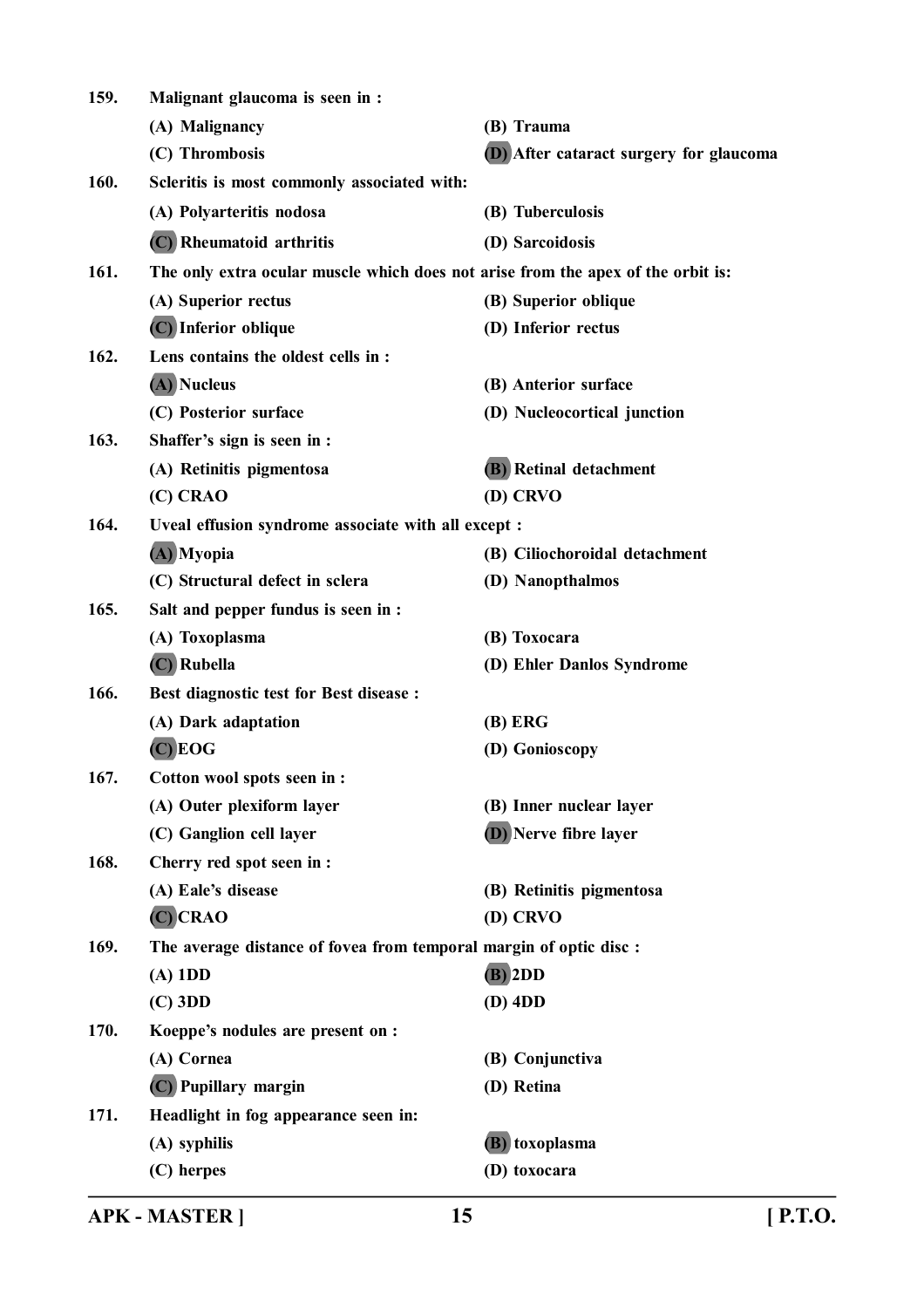| (A) posterior uveitis                                                                                                                 | (B) granulomatous uveitis           |  |
|---------------------------------------------------------------------------------------------------------------------------------------|-------------------------------------|--|
| (C) non granulomatous uveitis                                                                                                         | (D) choroiditis                     |  |
| Festooned pupil results from:                                                                                                         |                                     |  |
| (A) Irregular dilatation of pupil with atropine in the presence of segmental posterior synechiae                                      |                                     |  |
| (B) Annular synechiae                                                                                                                 |                                     |  |
| (C) Occlusion pupillae                                                                                                                |                                     |  |
| (D) All of the above                                                                                                                  |                                     |  |
| Alkali injury to eye causes :                                                                                                         |                                     |  |
| (A) retinal detachment                                                                                                                | (B) globe perforation               |  |
| (C) optic neuritis                                                                                                                    | <b>(D)</b> symblepharon             |  |
| Dalen Fuch's nodules are pathognomic of:                                                                                              |                                     |  |
| (A) Pathological myopia                                                                                                               | <b>(B)</b> Sympathetic ophthalmitis |  |
| (C) Fuch's uveitis syndrome                                                                                                           | (D) Sarcoidosis                     |  |
| A 12 years old boy receiving long term treatment for spring catarrh, developed defective vision<br>in both eyes. The likely cause is: |                                     |  |
| (A) Posterior subcapsular cataract                                                                                                    | (B) Retinopathy of prematurity      |  |
| (C) Optic neuritis                                                                                                                    | (D) Vitreous hemorrhage             |  |
| Dense scar of cornea with incarceration of iris is known as:                                                                          |                                     |  |
| (A) Adherent Leucoma                                                                                                                  | (B) Dense leucoma                   |  |
| (C) Ciliary staphyloma                                                                                                                | (D) Iris bombe                      |  |
| Drug required for dilation of eye in children less than 5yrs with squint is                                                           |                                     |  |
| (A) Tropicamide                                                                                                                       | (B) 1% atropine eye drops           |  |
| (C) Homatropine                                                                                                                       | $(D)$ 1% atropine ointment          |  |
| Tranta's spots are noticed in cases of:                                                                                               |                                     |  |
| (A) Active trachoma                                                                                                                   | (B) Spring catarrh                  |  |
| (C) Corneal phlycten                                                                                                                  | (D) Vitamin A deficiency            |  |
| Chalazion is a chronic inflammatory granuloma of:                                                                                     |                                     |  |
| (A) Meibomian gland                                                                                                                   | (B) Zies's gland                    |  |
| (C) Sweat gland                                                                                                                       | (D) Wolfring's gland                |  |
| Ptosis and mydriasis are seen in:                                                                                                     |                                     |  |
| (A) Facial palsy                                                                                                                      | (B) Peripheral neuritis             |  |
| (C) Oculomotor palsy                                                                                                                  | (D) Sympathetic palsy               |  |
| All of the following are surgical modalities of treatment of myopia except:                                                           |                                     |  |
| (A) SMILE                                                                                                                             | (B) Intracorneal ring implantation  |  |
| (C) Radial keratotomy                                                                                                                 | <b>(D)</b> Conductive keratoplasty  |  |
| Thinnest wall of orbit :                                                                                                              |                                     |  |
| (A) Medial wall                                                                                                                       | (B) Lateral wall                    |  |
| (C) Roof of orbit                                                                                                                     | (D) Floor of orbit                  |  |
|                                                                                                                                       | Mutton fat kps are seen in:         |  |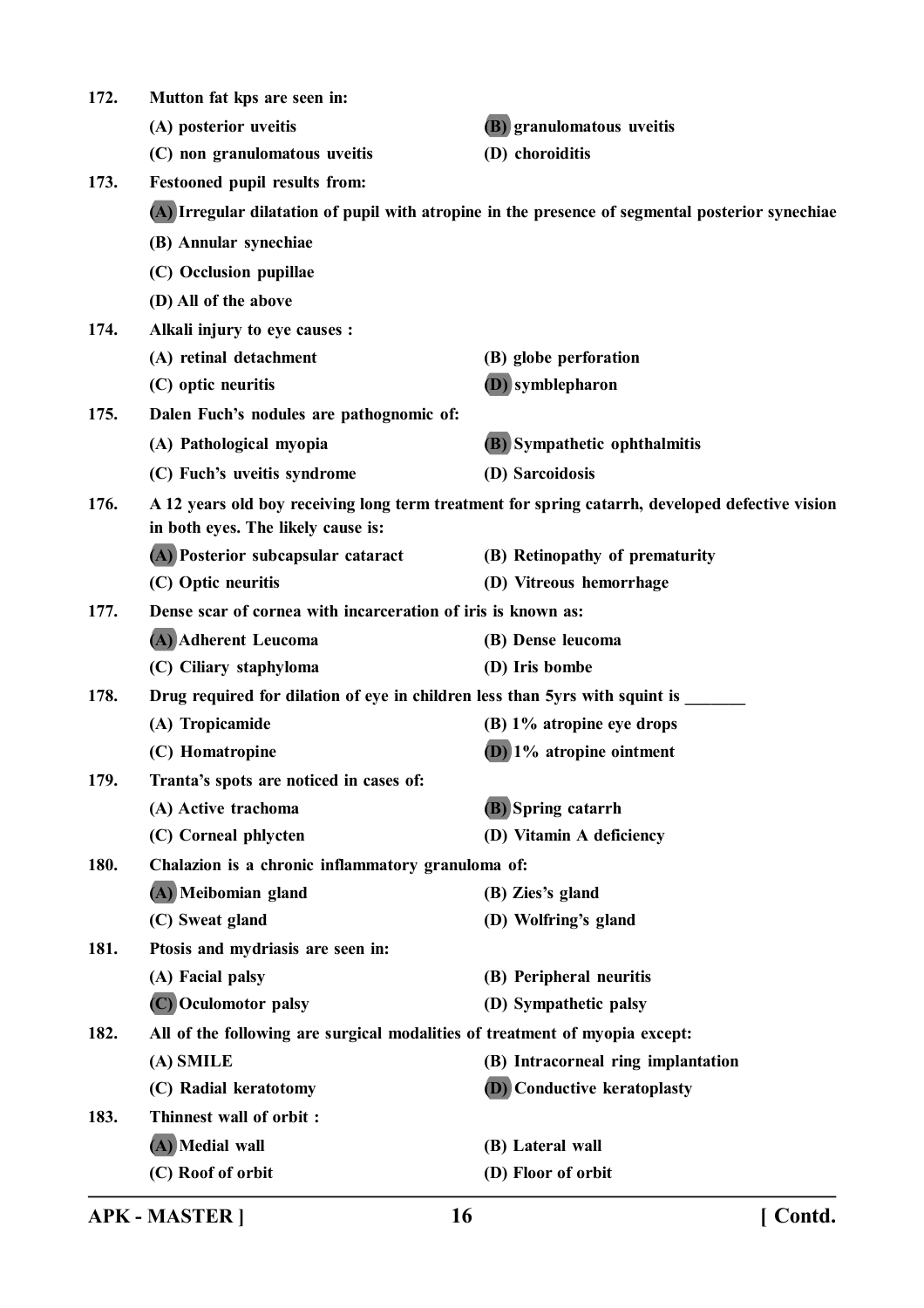| 184.        | Which Component of the eye has maximum refractive index:                         |                                   |
|-------------|----------------------------------------------------------------------------------|-----------------------------------|
|             | (A) Anterior surface of the lens                                                 | (B) Posterior surface of the lens |
|             | (C) Center of the lens                                                           | (D) Cornea                        |
| 185.        | <b>Evisceration</b> is:                                                          |                                   |
|             | (A) Excision of the entire eyeball                                               |                                   |
|             | (B) Excision of all the inner contents of the eyeball including the uveal tissue |                                   |
|             | (C) Photocoagulation of the retina                                               |                                   |
|             | (D) Removal of orbit contents                                                    |                                   |
| 186.        | Papilloedema has all the following characteristics except:                       |                                   |
|             | (A) Marked loss of vision                                                        | (B) Blurring of disc margins      |
|             | (C) Hyperemia of disc                                                            | (D) Field defect                  |
| 187.        | Which of the following is not a derivative of neural ectoderm :                  |                                   |
|             | (A) Retina                                                                       | <b>(B)</b> Dilator pupillae       |
|             | (C) Sphincter Pupillae                                                           | (D) Ciliary Muscles               |
| 188.        | Critical Period of development of fixation reflex is:                            |                                   |
|             | $(A)$ 2-4 months of age                                                          | (B) 6-8 months of age             |
|             | $(C)$ 2 years                                                                    | $(D)$ 3 years                     |
| 189.        | Colored halos are seen in all except :                                           |                                   |
|             | (A) Mucopurulent conjunctivitis                                                  | (B) Glaucoma /cataract            |
|             | (C) Corneal edema                                                                | (D) Acute anterior uveitis        |
| <b>190.</b> | Eye of infant is:                                                                |                                   |
|             | (A) Myopic                                                                       | (B) Astigmatism                   |
|             | (C) Hypermetropic                                                                | (D) Emmetropia                    |
| 191.        | Fluorescein angiography is used to identify lesions in all except:               |                                   |
|             | (A) Retina                                                                       | (B) Lens                          |
|             | (C) Optic nerve head                                                             | (D) Iris                          |
| 192.        | Keratometry is useful in measuring:                                              |                                   |
|             | (A) Corneal curvature                                                            | (B) Corneal Thickness             |
|             | (C) Corneal diameter                                                             | (D) Depth of anterior chamber     |
| 193.        | Abducent nerve palsy causes :                                                    |                                   |
|             | (A) convergent squint                                                            | (B) limitation in upward movement |
|             | (C) limitation in downward movement                                              | (D) divergent squint              |
| 194.        | Image seen by Indirect Ophthalmoscope is:                                        |                                   |
|             | (A) Inverted + Virtual                                                           | $(B)$ Erect + Virtual             |
|             | $(C)$ Inverted + Real                                                            | (D) $Erect + Virtual$             |
| 195.        | Proptosis is present in the following condition except:                          |                                   |
|             | (A) Horner's syndrome                                                            | (B) Orbital cellulitis            |
|             | (C) Thyroid ophthalmopathy                                                       | (D) Cavernous sinus thrombosis    |